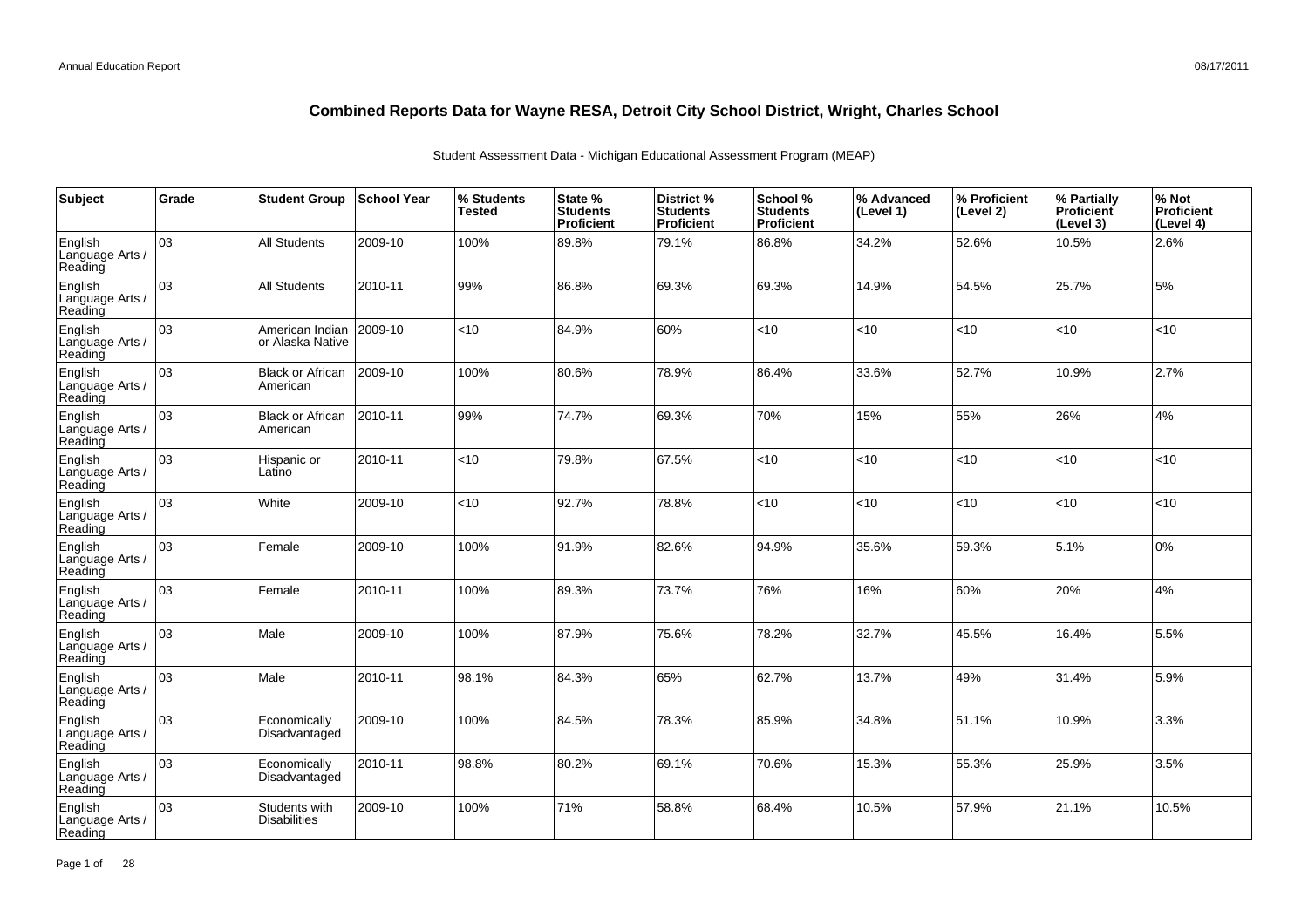| Subject                               | Grade | <b>Student Group</b>                 | School Year | % Students<br>Tested | State %<br><b>Students</b><br>Proficient | District %<br><b>Students</b><br>Proficient | School %<br><b>Students</b><br><b>Proficient</b> | % Advanced<br>(Level 1) | % Proficient<br>(Level 2) | % Partially<br>Proficient<br>(Level 3) | % Not<br>Proficient<br>(Level 4) |
|---------------------------------------|-------|--------------------------------------|-------------|----------------------|------------------------------------------|---------------------------------------------|--------------------------------------------------|-------------------------|---------------------------|----------------------------------------|----------------------------------|
| English<br>Language Arts /<br>Reading | 03    | Students with<br><b>Disabilities</b> | 2010-11     | 100%                 | 62.1%                                    | 36.7%                                       | 20%                                              | $0\%$                   | 20%                       | 80%                                    | 0%                               |
| English<br>Language Arts /<br>Reading | 04    | <b>All Students</b>                  | 2009-10     | 100%                 | 84.1%                                    | 64.3%                                       | 82.4%                                            | 40%                     | 42.4%                     | 15.3%                                  | 2.4%                             |
| English<br>Language Arts /<br>Reading | 04    | <b>All Students</b>                  | 2010-11     | 100%                 | 84.1%                                    | 63.6%                                       | 72.4%                                            | 8.3%                    | 64.1%                     | 22.1%                                  | 5.5%                             |
| English<br>Language Arts /<br>Reading | 04    | American Indian<br>or Alaska Native  | 2010-11     | <10                  | 77.4%                                    | 40.9%                                       | $<$ 10                                           | < 10                    | < 10                      | <10                                    | < 10                             |
| English<br>Language Arts /<br>Reading | 04    | <b>Black or African</b><br>American  | 2009-10     | 100%                 | 68.6%                                    | 64.5%                                       | 82.4%                                            | 40%                     | 42.4%                     | 15.3%                                  | 2.4%                             |
| English<br>Language Arts /<br>Reading | 04    | <b>Black or African</b><br>American  | 2010-11     | 100%                 | 69.1%                                    | 62.6%                                       | 71.9%                                            | 8.6%                    | 63.3%                     | 22.3%                                  | 5.8%                             |
| English<br>Language Arts /<br>Reading | 04    | White                                | 2010-11     | <10                  | 88.5%                                    | 65.3%                                       | $<10$                                            | < 10                    | < 10                      | <10                                    | < 10                             |
| English<br>Language Arts<br>Reading   | 04    | Female                               | 2009-10     | 100%                 | 86.1%                                    | 67.8%                                       | 82.2%                                            | 48.9%                   | 33.3%                     | 15.6%                                  | 2.2%                             |
| English<br>Language Arts<br>Reading   | 04    | Female                               | 2010-11     | 100%                 | 87%                                      | 68.8%                                       | 77.3%                                            | 6.1%                    | 71.2%                     | 18.2%                                  | 4.5%                             |
| English<br>Language Arts<br>Reading   | 04    | Male                                 | 2009-10     | 100%                 | 82.1%                                    | 60.8%                                       | 82.5%                                            | 30%                     | 52.5%                     | 15%                                    | 2.5%                             |
| English<br>Language Arts<br>Reading   | 04    | Male                                 | 2010-11     | 100%                 | 81.3%                                    | 58.6%                                       | 68.4%                                            | 10.1%                   | 58.2%                     | 25.3%                                  | 6.3%                             |
| English<br>Language Arts<br>Reading   | 04    | Economically<br>Disadvantaged        | 2009-10     | 100%                 | 75.7%                                    | 63.3%                                       | 83.8%                                            | 41.9%                   | 41.9%                     | 13.5%                                  | 2.7%                             |
| English<br>Language Arts<br>Reading   | 04    | Economically<br>Disadvantaged        | 2010-11     | 100%                 | 76.1%                                    | 63.2%                                       | 73%                                              | 7%                      | 66.1%                     | 20%                                    | 7%                               |
| English<br>Language Arts<br>Reading   | 04    | Students with<br><b>Disabilities</b> | 2009-10     | 100%                 | 58%                                      | 43.2%                                       | 56.3%                                            | 12.5%                   | 43.8%                     | 31.3%                                  | 12.5%                            |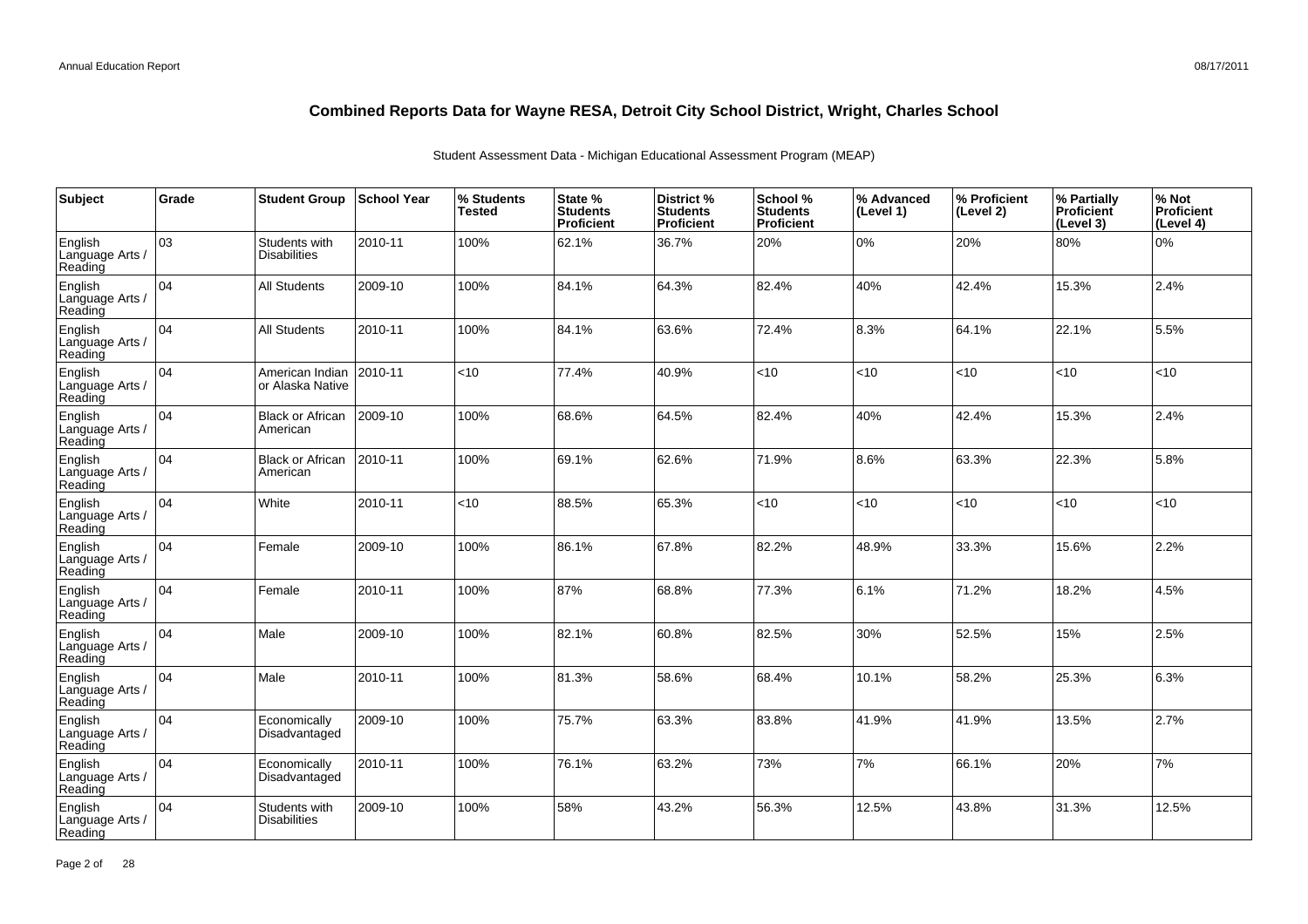| Subject                               | Grade | <b>Student Group</b>                 | <b>School Year</b> | % Students<br>Tested | State %<br><b>Students</b><br>Proficient | <b>District %</b><br><b>Students</b><br><b>Proficient</b> | School %<br><b>Students</b><br><b>Proficient</b> | % Advanced<br>(Level 1) | % Proficient<br>(Level 2) | % Partially<br><b>Proficient</b><br>(Level 3) | % Not<br>Proficient<br>(Level 4) |
|---------------------------------------|-------|--------------------------------------|--------------------|----------------------|------------------------------------------|-----------------------------------------------------------|--------------------------------------------------|-------------------------|---------------------------|-----------------------------------------------|----------------------------------|
| English<br>Language Arts /<br>Reading | 104   | Students with<br><b>Disabilities</b> | 2010-11            | 100%                 | 54.2%                                    | 25.8%                                                     | 29.2%                                            | 0%                      | 29.2%                     | 45.8%                                         | 25%                              |
| English<br>Language Arts /<br>Reading | 05    | <b>All Students</b>                  | 2009-10            | 100%                 | 85.2%                                    | 65.1%                                                     | 91.6%                                            | 65.1%                   | 26.5%                     | 8.4%                                          | 0%                               |
| English<br>Language Arts /<br>Reading | 05    | American Indian<br>or Alaska Native  | 2009-10            | $<$ 10               | 82.5%                                    | 55.6%                                                     | < 10                                             | < 10                    | 10                        | <10                                           | <10                              |
| English<br>Language Arts /<br>Reading | 05    | <b>Black or African</b><br>American  | 2009-10            | 100%                 | 70.4%                                    | 65.2%                                                     | 91.3%                                            | 63.7%                   | 27.5%                     | 8.8%                                          | 10%                              |
| English<br>Language Arts /<br>Reading | 05    | White                                | 2009-10            | $<$ 10               | 89.8%                                    | 67%                                                       | $<$ 10                                           | < 10                    | <10                       | < 10                                          | <10                              |
| English<br>Language Arts /<br>Reading | 05    | Female                               | 2009-10            | 100%                 | 86.8%                                    | 67.7%                                                     | 94.9%                                            | 66.7%                   | 28.2%                     | 5.1%                                          | 0%                               |
| English<br>Language Arts /<br>Reading | 05    | Male                                 | 2009-10            | 100%                 | 83.5%                                    | 62.5%                                                     | 88.6%                                            | 63.6%                   | 25%                       | 11.4%                                         | 0%                               |
| English<br>Language Arts /<br>Reading | 05    | Economically<br>Disadvantaged        | 2009-10            | 100%                 | 76.6%                                    | 63.8%                                                     | 90.3%                                            | 63.9%                   | 26.4%                     | 9.7%                                          | 10%                              |
| English<br>Language Arts /<br>Reading | 05    | Students with<br>Disabilities        | 2009-10            | 100%                 | 57.6%                                    | 36.2%                                                     | 50%                                              | 21.4%                   | 28.6%                     | 50%                                           | 0%                               |
| Mathematics                           | 03    | <b>All Students</b>                  | 2009-10            | 100%                 | 94.8%                                    | 85.6%                                                     | 89.5%                                            | 46.5%                   | 43%                       | 10.5%                                         | 0%                               |
| <b>Mathematics</b>                    | 03    | All Students                         | 2010-11            | 99%                  | 95.3%                                    | 84%                                                       | 86%                                              | 21%                     | 65%                       | 14%                                           | 0%                               |
| Mathematics                           | 03    | American Indian<br>or Alaska Native  | 2009-10            | <10                  | 92.8%                                    | 66.7%                                                     | $<$ 10                                           | < 10                    | <10                       | < 10                                          | <10                              |
| Mathematics                           | 03    | <b>Black or African</b><br>American  | 2009-10            | 100%                 | 87.7%                                    | 85%                                                       | 89.1%                                            | 45.5%                   | 43.6%                     | 10.9%                                         | 0%                               |
| Mathematics                           | 03    | <b>Black or African</b><br>American  | 2010-11            | 99%                  | 88.6%                                    | 82.9%                                                     | 86%                                              | 21%                     | 65%                       | 14%                                           | 0%                               |
| Mathematics                           | 03    | White                                | 2009-10            | <10                  | 96.9%                                    | 90.8%                                                     | < 10                                             | < 10                    | <10                       | <10                                           | <10                              |
| Mathematics                           | 03    | Female                               | 2009-10            | 100%                 | 94.8%                                    | 86.3%                                                     | 91.5%                                            | 52.5%                   | 39%                       | 8.5%                                          | 0%                               |
| Mathematics                           | 03    | Female                               | 2010-11            | 100%                 | 95.3%                                    | 84.2%                                                     | 83.7%                                            | 18.4%                   | 65.3%                     | 16.3%                                         | 0%                               |
| Mathematics                           | 03    | Male                                 | 2009-10            | 100%                 | 94.8%                                    | 84.8%                                                     | 87.3%                                            | 40%                     | 47.3%                     | 12.7%                                         | 0%                               |
| Mathematics                           | 03    | Male                                 | 2010-11            | 98.1%                | 95.3%                                    | 83.9%                                                     | 88.2%                                            | 23.5%                   | 64.7%                     | 11.8%                                         | 0%                               |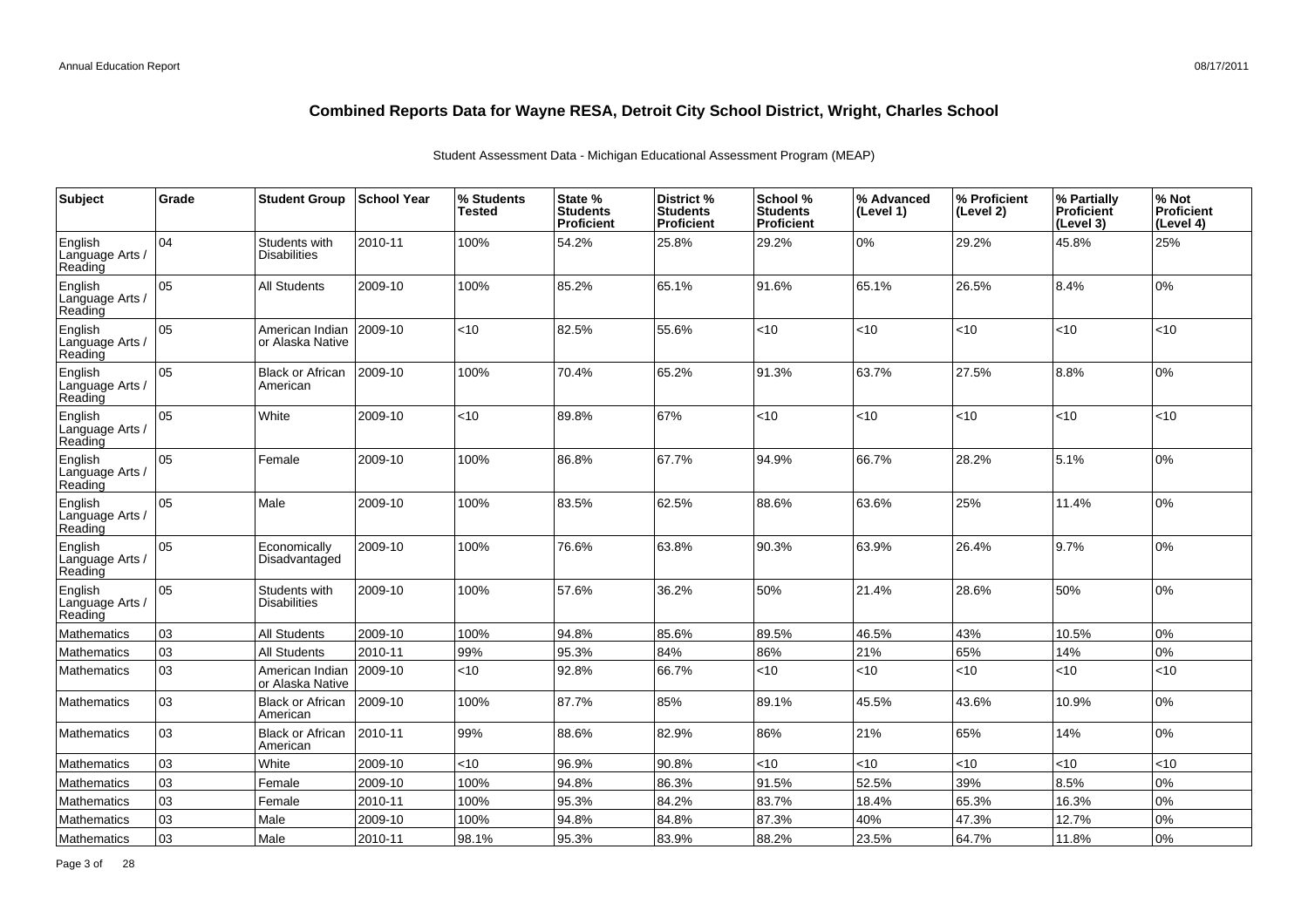| Subject            | Grade | <b>Student Group</b>                 | <b>School Year</b> | % Students<br><b>Tested</b> | State %<br><b>Students</b><br>Proficient | District %<br><b>Students</b><br><b>Proficient</b> | School %<br><b>Students</b><br><b>Proficient</b> | % Advanced<br>(Level 1) | % Proficient<br>(Level 2) | % Partially<br><b>Proficient</b><br>(Level 3) | % Not<br><b>Proficient</b><br>(Level 4) |
|--------------------|-------|--------------------------------------|--------------------|-----------------------------|------------------------------------------|----------------------------------------------------|--------------------------------------------------|-------------------------|---------------------------|-----------------------------------------------|-----------------------------------------|
| <b>Mathematics</b> | 03    | Economically<br>Disadvantaged        | 2009-10            | 100%                        | 91.9%                                    | 85.2%                                              | 90.2%                                            | 45.7%                   | 44.6%                     | 9.8%                                          | 0%                                      |
| <b>Mathematics</b> | 03    | Economically<br>Disadvantaged        | 2010-11            | 98.8%                       | 92.7%                                    | 83.5%                                              | 84.5%                                            | 21.4%                   | 63.1%                     | 15.5%                                         | 0%                                      |
| <b>Mathematics</b> | 03    | Students with<br><b>Disabilities</b> | 2009-10            | 100%                        | 87.8%                                    | 78.6%                                              | 73.7%                                            | 26.3%                   | 47.4%                     | 26.3%                                         | 0%                                      |
| Mathematics        | 03    | Students with<br><b>Disabilities</b> | 2010-11            | 100%                        | 88.7%                                    | 72.6%                                              | 66.7%                                            | 6.7%                    | 60%                       | 33.3%                                         | 0%                                      |
| <b>Mathematics</b> | 04    | <b>All Students</b>                  | 2009-10            | 100%                        | 92.3%                                    | 78.5%                                              | 100%                                             | 87.1%                   | 12.9%                     | 0%                                            | 0%                                      |
| <b>Mathematics</b> | 04    | <b>All Students</b>                  | 2010-11            | 100%                        | 91.5%                                    | 75.4%                                              | 94.5%                                            | 67.6%                   | 26.9%                     | 5.5%                                          | 0%                                      |
| <b>Mathematics</b> | 04    | American Indian<br>or Alaska Native  | 2010-11            | <10                         | 88.8%                                    | 66.7%                                              | $<$ 10                                           | < 10                    | < 10                      | < 10                                          | <10                                     |
| <b>Mathematics</b> | 04    | <b>Black or African</b><br>American  | 2009-10            | 100%                        | 82.3%                                    | 77.4%                                              | 100%                                             | 87.1%                   | 12.9%                     | 0%                                            | 0%                                      |
| <b>Mathematics</b> | 04    | <b>Black or African</b><br>American  | 2010-11            | 100%                        | 81.2%                                    | 74.1%                                              | 94.2%                                            | 66.2%                   | 28.1%                     | 5.8%                                          | 0%                                      |
| <b>Mathematics</b> | 04    | White                                | 2010-11            | <10                         | 94.3%                                    | 77.6%                                              | <10                                              | <10                     | <10                       | < 10                                          | <10                                     |
| <b>Mathematics</b> | 04    | Female                               | 2009-10            | 100%                        | 92.9%                                    | 80.4%                                              | 100%                                             | 88.9%                   | 11.1%                     | 0%                                            | 0%                                      |
| <b>Mathematics</b> | 04    | Female                               | 2010-11            | 100%                        | 91.6%                                    | 75.3%                                              | 98.5%                                            | 76.1%                   | 22.4%                     | 1.5%                                          | 0%                                      |
| Mathematics        | 04    | Male                                 | 2009-10            | 100%                        | 91.6%                                    | 76.7%                                              | 100%                                             | 85%                     | 15%                       | 0%                                            | 0%                                      |
| <b>Mathematics</b> | 04    | Male                                 | 2010-11            | 100%                        | 91.3%                                    | 75.4%                                              | 91%                                              | 60.3%                   | 30.8%                     | 9%                                            | 0%                                      |
| <b>Mathematics</b> | 04    | Economically<br>Disadvantaged        | 2009-10            | 100%                        | 87.8%                                    | 78%                                                | 100%                                             | 86.5%                   | 13.5%                     | 0%                                            | 0%                                      |
| <b>Mathematics</b> | 04    | Economically<br>Disadvantaged        | 2010-11            | 100%                        | 86.9%                                    | 75.3%                                              | 94.8%                                            | 70.4%                   | 24.3%                     | 5.2%                                          | 0%                                      |
| <b>Mathematics</b> | 04    | Students with<br><b>Disabilities</b> | 2009-10            | 100%                        | 80%                                      | 66.6%                                              | 100%                                             | 43.8%                   | 56.3%                     | 0%                                            | 0%                                      |
| <b>Mathematics</b> | 104   | Students with<br><b>Disabilities</b> | 2010-11            | 100%                        | 77.5%                                    | 58.6%                                              | 70.8%                                            | 25%                     | 45.8%                     | 29.2%                                         | 0%                                      |
| Mathematics        | 05    | <b>All Students</b>                  | 2009-10            | 100%                        | 79.5%                                    | 57%                                                | 90.4%                                            | 85.5%                   | 4.8%                      | 4.8%                                          | 4.8%                                    |
| <b>Mathematics</b> | 05    | American Indian<br>or Alaska Native  | 2009-10            | <10                         | 71.7%                                    | 52.9%                                              | $<$ 10                                           | < 10                    | <10                       | < 10                                          | <10                                     |
| <b>Mathematics</b> | 05    | <b>Black or African</b><br>American  | 2009-10            | 100%                        | 62.5%                                    | 56%                                                | 90%                                              | 85%                     | 5%                        | 5%                                            | 5%                                      |
| Mathematics        | 05    | White                                | 2009-10            | $<$ 10                      | 84.3%                                    | 59.1%                                              | $<$ 10                                           | < 10                    | <10                       | < 10                                          | <10                                     |
| <b>Mathematics</b> | 05    | Female                               | 2009-10            | 100%                        | 79.6%                                    | 57.3%                                              | 94.9%                                            | 89.7%                   | 5.1%                      | 2.6%                                          | 2.6%                                    |
| Mathematics        | lo5   | Male                                 | 2009-10            | 100%                        | 79.4%                                    | 56.7%                                              | 86.4%                                            | 81.8%                   | 4.5%                      | 6.8%                                          | 6.8%                                    |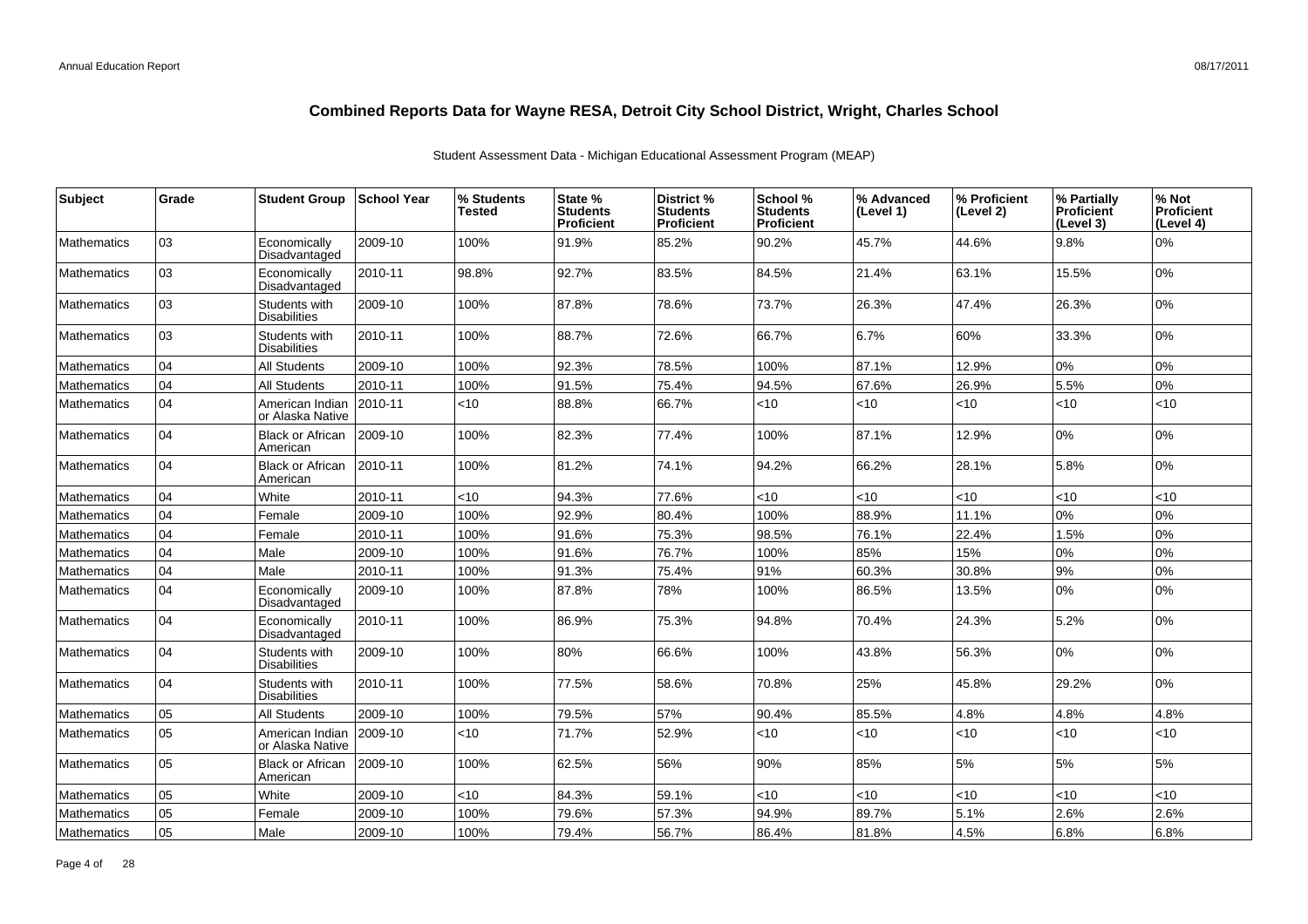| Subject            | Grade | <b>Student Group</b>                 | School Year | % Students<br><b>Tested</b> | State %<br><b>Students</b><br>Proficient | District %<br>Students<br><b>Proficient</b> | School %<br><b>Students</b><br><b>Proficient</b> | I% Advanced<br>(Level 1) | % Proficient<br>(Level 2) | % Partially<br><b>Proficient</b><br>(Level 3) | % Not<br>Proficient<br>(Level 4) |
|--------------------|-------|--------------------------------------|-------------|-----------------------------|------------------------------------------|---------------------------------------------|--------------------------------------------------|--------------------------|---------------------------|-----------------------------------------------|----------------------------------|
| <b>Mathematics</b> | 05    | Economically<br>Disadvantaged        | 2009-10     | 100%                        | 69.8%                                    | 56%                                         | 88.9%                                            | 86.1%                    | 2.8%                      | 5.6%                                          | 5.6%                             |
| <b>Mathematics</b> | 05    | Students with<br><b>Disabilities</b> | 2009-10     | 100%                        | 52.8%                                    | 33.6%                                       | 42.9%                                            | 28.6%                    | 14.3%                     | 28.6%                                         | 28.6%                            |
| Science            | 05    | All Students                         | 2009-10     | 100%                        | 81%                                      | 56.6%                                       | 97.6%                                            | 77.1%                    | 20.5%                     | 2.4%                                          | 0%                               |
| Science            | 05    | American Indian<br>or Alaska Native  | 2009-10     | $ $ < 10                    | 77.2%                                    | 76.5%                                       | $<$ 10                                           | $<$ 10                   | $<$ 10                    | < 10                                          | $ $ < 10                         |
| Science            | 05    | <b>Black or African</b><br>American  | 2009-10     | 100%                        | 59.6%                                    | 56.1%                                       | 97.5%                                            | 76.3%                    | 21.3%                     | 2.5%                                          | 0%                               |
| Science            | 05    | White                                | 2009-10     | $ $ < 10                    | 87.5%                                    | 62.5%                                       | < 10                                             | $<$ 10                   | < 10                      | <10                                           | $ $ < 10                         |
| Science            | 05    | Female                               | 2009-10     | 100%                        | 81.1%                                    | 56.3%                                       | 97.4%                                            | 82.1%                    | 15.4%                     | 2.6%                                          | 0%                               |
| Science            | 05    | Male                                 | 2009-10     | 100%                        | 80.8%                                    | 56.9%                                       | 97.7%                                            | 72.7%                    | 25%                       | 2.3%                                          | 10%                              |
| Science            | 105   | Economically<br>Disadvantaged        | 2009-10     | 100%                        | 70.6%                                    | 55.4%                                       | 97.2%                                            | 77.8%                    | 19.4%                     | 2.8%                                          | 10%                              |
| Science            | 05    | Students with<br><b>Disabilities</b> | 2009-10     | 100%                        | 60.7%                                    | 36.6%                                       | 85.7%                                            | 14.3%                    | 71.4%                     | 14.3%                                         | 0%                               |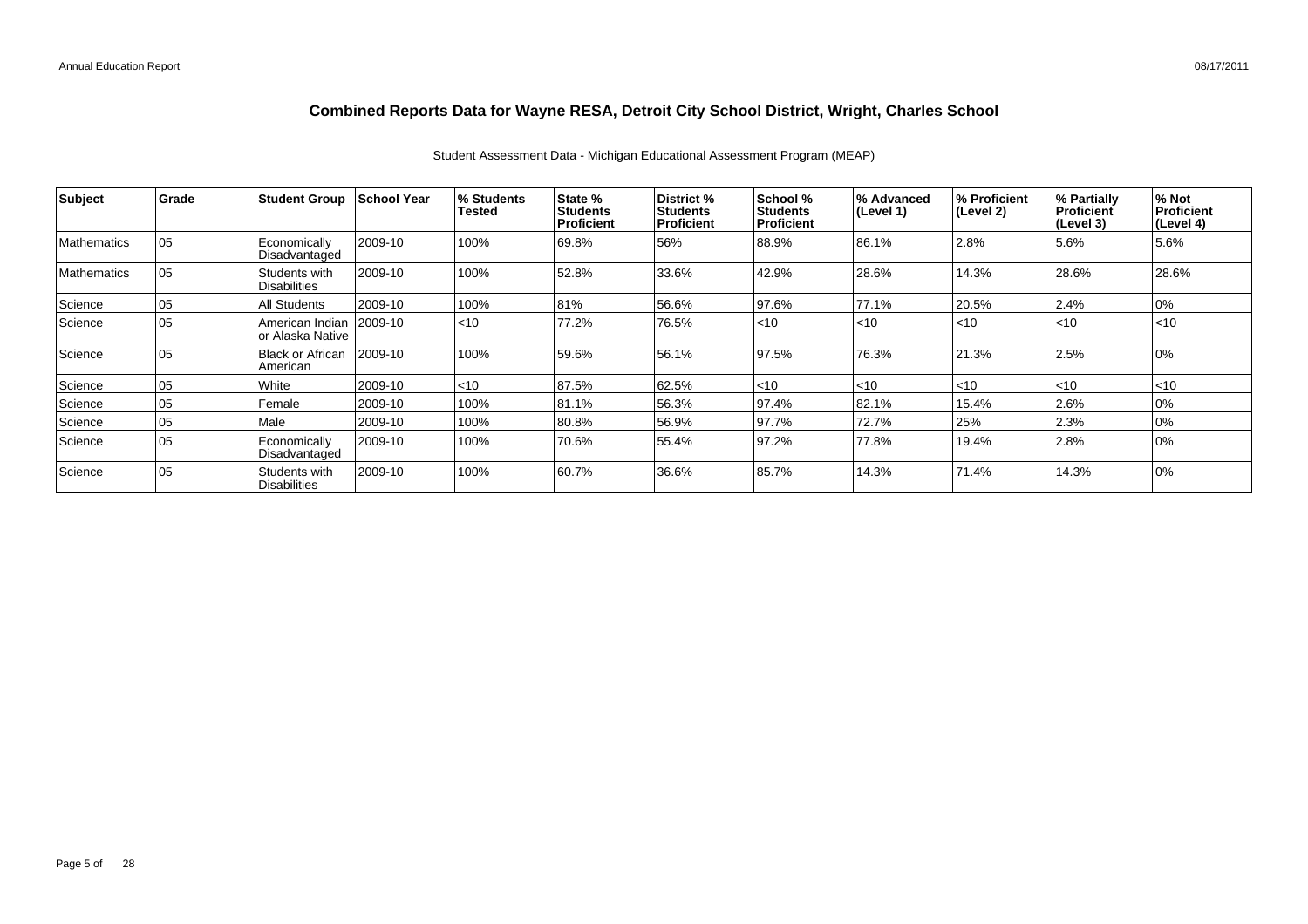Student Assessment Data - Michigan Merit Examination (MME)

| Subject | Grade | ⊺Student Group | School Year | <b>Students</b><br><b>Tested</b> | State %<br>Students<br>∣Proficient | District %<br><b>Students</b><br><b>Proficient</b> | School %<br>Students<br><b>Proficien</b> | 1 O /<br>Advanced<br>$ $ (Level 1) | % Proficient<br>$ $ (Level 2) | <sup>1</sup> % Partially<br>Proficient<br>$ $ (Level 3) | % Not<br>Proficient<br>(Level 4) |
|---------|-------|----------------|-------------|----------------------------------|------------------------------------|----------------------------------------------------|------------------------------------------|------------------------------------|-------------------------------|---------------------------------------------------------|----------------------------------|
|---------|-------|----------------|-------------|----------------------------------|------------------------------------|----------------------------------------------------|------------------------------------------|------------------------------------|-------------------------------|---------------------------------------------------------|----------------------------------|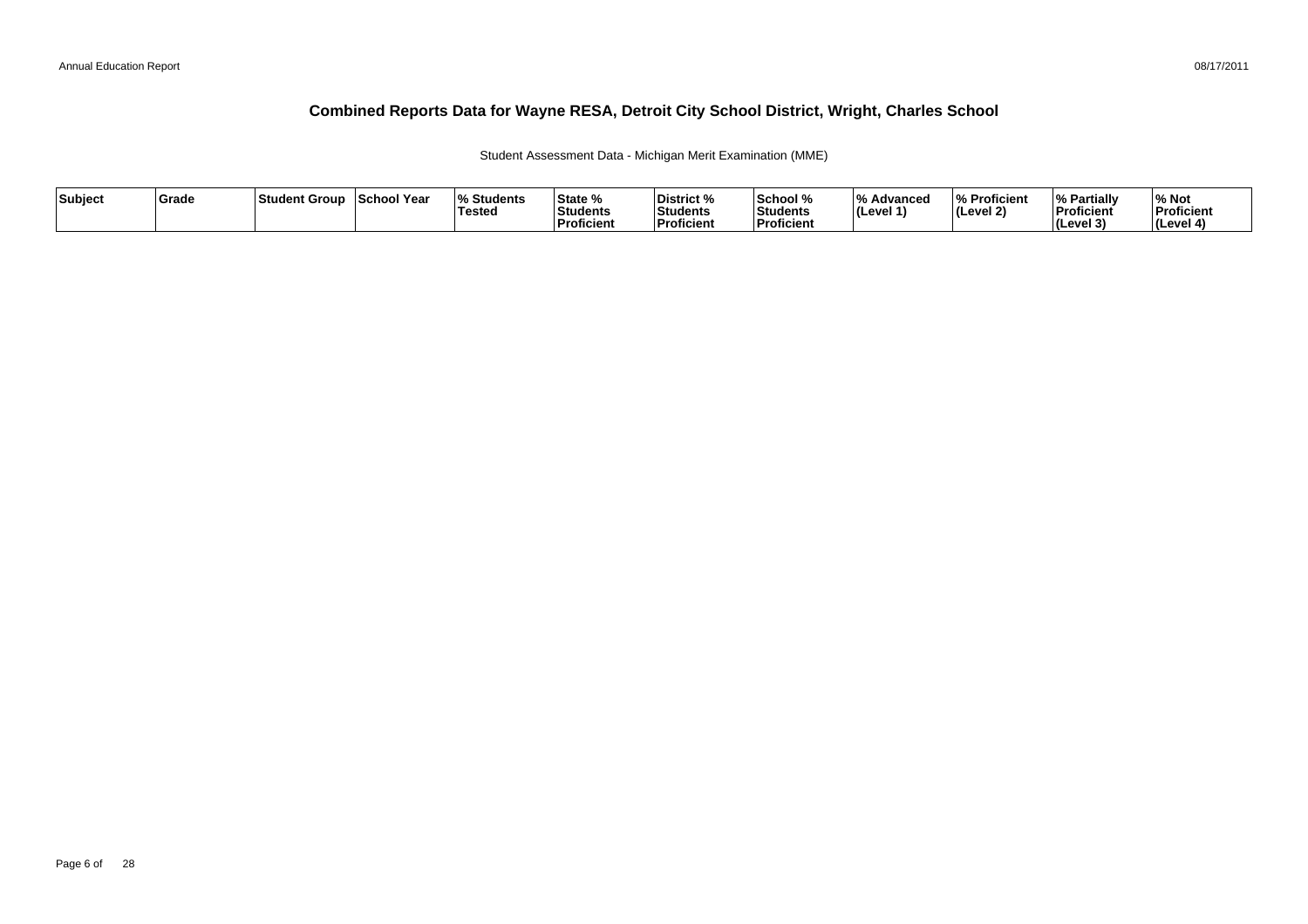### Student Assessment Data - MI-Access : Functional Independence

| <b>Subject</b>     | Grade | <b>Student Group</b>                | <b>School Year</b> | % Students<br><b>Tested</b> | State % Students District %<br><b>Proficient</b> | Students<br>Proficient | School %<br><b>Students</b><br><b>Proficient</b> | % Surpassed<br>(Level 1) | % Attained<br>(Level 2) | % Emerging<br>$(\text{Level } 3)$ |
|--------------------|-------|-------------------------------------|--------------------|-----------------------------|--------------------------------------------------|------------------------|--------------------------------------------------|--------------------------|-------------------------|-----------------------------------|
| <b>Mathematics</b> | 03    | All Students                        | 2009-10            | < 10                        | 76.4%                                            | 50.6%                  | < 10                                             | $<$ 10                   | <10                     | $<$ 10                            |
| <b>Mathematics</b> | 03    | All Students                        | 2010-11            | $<$ 10                      | 74.7%                                            | 43.3%                  | < 10                                             | $<$ 10                   | $ $ < 10                | $<$ 10                            |
| <b>Mathematics</b> | 03    | <b>Black or African</b><br>American | 2009-10            | < 10                        | 69.3%                                            | 53.4%                  | < 10                                             | $<$ 10                   | $ $ < 10                | $ $ < 10                          |
| <b>Mathematics</b> | 03    | <b>Black or African</b><br>American | 2010-11            | < 10                        | 65.7%                                            | 41.1%                  | < 10                                             | <10                      | $ $ < 10                | $ $ < 10                          |
| <b>Mathematics</b> | 03    | Male                                | 2009-10            | < 10                        | 78.9%                                            | 54%                    | < 10                                             | $<$ 10                   | < 10                    | $<$ 10                            |
| <b>Mathematics</b> | 03    | Male                                | 2010-11            | $<$ 10                      | 75.3%                                            | 44.7%                  | $<$ 10                                           | $<$ 10                   | $ $ < 10                | $<$ 10                            |
| <b>Mathematics</b> | 04    | All Students                        | 2009-10            | < 10                        | 85%                                              | 59.8%                  | < 10                                             | $<$ 10                   | $ $ < 10                | $ $ < 10                          |
| <b>Mathematics</b> | 04    | <b>Black or African</b><br>American | 2009-10            | < 10                        | 76.2%                                            | 57.5%                  | < 10                                             | $<$ 10                   | < 10                    | $ $ < 10                          |
| <b>Mathematics</b> | 04    | Female                              | 2009-10            | < 10                        | 83.4%                                            | 55.8%                  | < 10                                             | $<$ 10                   | <10                     | $<$ 10                            |
| <b>Mathematics</b> | 04    | Male                                | 2009-10            | $<$ 10                      | 85.9%                                            | 62.3%                  | < 10                                             | $<$ 10                   | <10                     | $<$ 10                            |
| <b>Mathematics</b> | 05    | <b>All Students</b>                 | 2009-10            | $<$ 10                      | 71.1%                                            | 47.4%                  | < 10                                             | $<$ 10                   | <10                     | $<$ 10                            |
| <b>Mathematics</b> | 05    | <b>Black or African</b><br>American | 2009-10            | < 10                        | 65.3%                                            | 48.2%                  | < 10                                             | $<$ 10                   | $ $ < 10                | $ $ < 10                          |
| Mathematics        | 05    | Female                              | 2009-10            | < 10                        | 65.4%                                            | 39.5%                  | < 10                                             | <10                      | $ $ < 10                | $ $ < 10                          |
| <b>Mathematics</b> | 05    | Male                                | 2009-10            | < 10                        | 74.2%                                            | 51.3%                  | < 10                                             | $<$ 10                   | < 10                    | $<$ 10                            |
| Science            | 05    | All Students                        | 2009-10            | $<$ 10                      | 58%                                              | 30.1%                  | < 10                                             | $<$ 10                   | <10                     | $<$ 10                            |
| Science            | 05    | <b>Black or African</b><br>American | 2009-10            | < 10                        | 48.2%                                            | 29.7%                  | < 10                                             | $<$ 10                   | < 10                    | $ $ <10                           |
| Science            | 05    | Female                              | 2009-10            | $<$ 10                      | 51.1%                                            | 21.1%                  | < 10                                             | $<$ 10                   | $ $ < 10                | $ $ < 10                          |
| Science            | 05    | Male                                | 2009-10            | < 10                        | 61.6%                                            | 34.7%                  | < 10                                             | $<$ 10                   | < 10                    | $ $ < 10                          |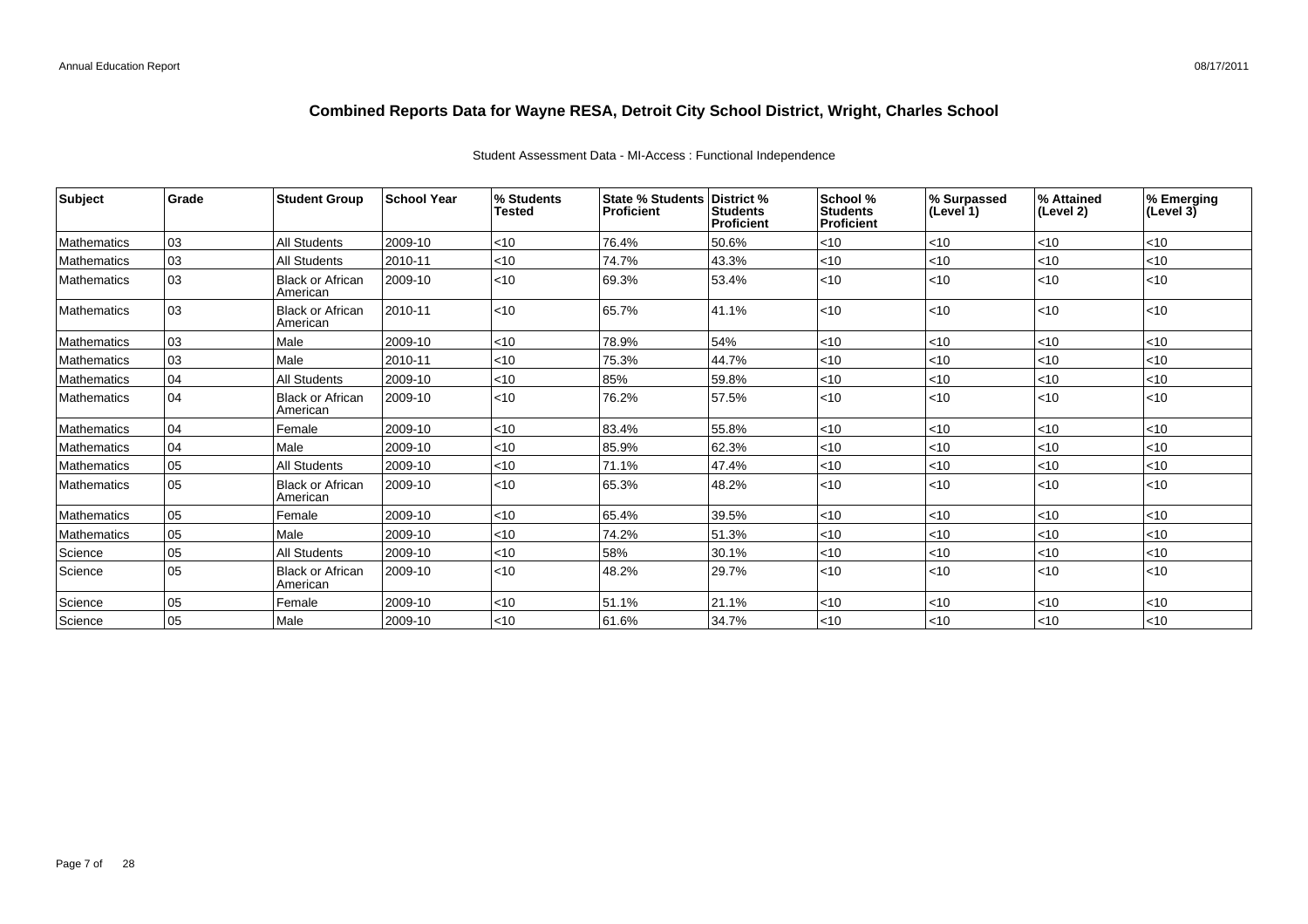### Student Assessment Data - MI-Access : Supported Independence

| <b>Subject</b>                | Grade | <b>Student Group</b>                | <b>School Year</b> | % Students<br>Tested | State % Students District %<br><b>Proficient</b> | <b>Students</b><br>Proficient | School %<br><b>Students</b><br>Proficient | % Surpassed<br>(Level 1) | % Attained<br>(Level 2) | % Emerging<br>(Level 3) |
|-------------------------------|-------|-------------------------------------|--------------------|----------------------|--------------------------------------------------|-------------------------------|-------------------------------------------|--------------------------|-------------------------|-------------------------|
| English Language 03<br>Arts   |       | <b>All Students</b>                 | 2009-10            | $<$ 10               | 81.3%                                            | 78.8%                         | <10                                       | <10                      | <10                     | $<$ 10                  |
| English Language 03<br>Arts   |       | <b>All Students</b>                 | 2010-11            | $<10$                | 85.2%                                            | 93.9%                         | <10                                       | <10                      | < 10                    | < 10                    |
| English Language 03<br>Arts   |       | <b>Black or African</b><br>American | 2009-10            | <10                  | 80.1%                                            | 82.6%                         | <10                                       | <10                      | < 10                    | < 10                    |
| English Language 03<br>Arts   |       | <b>Black or African</b><br>American | 2010-11            | <10                  | 85%                                              | 93.6%                         | <10                                       | <10                      | <10                     | $<10$                   |
| English Language   03<br>Arts |       | Male                                | 2009-10            | $<$ 10               | 80.2%                                            | 80.6%                         | <10                                       | < 10                     | <10                     | $<$ 10                  |
| English Language   03<br>Arts |       | Male                                | 2010-11            | <10                  | 85%                                              | 97.1%                         | <10                                       | <10                      | <10                     | $<10$                   |
| English Language 04<br>Arts   |       | All Students                        | 2009-10            | <10                  | 79.3%                                            | 80%                           | <10                                       | <10                      | <10                     | < 10                    |
| English Language 04<br>Arts   |       | <b>All Students</b>                 | 2010-11            | <10                  | 77.8%                                            | 74.5%                         | <10                                       | <10                      | <10                     | $<10$                   |
| English Language 04<br>Arts   |       | <b>Black or African</b><br>American | 2009-10            | $<$ 10               | 77.9%                                            | 81%                           | <10                                       | <10                      | < 10                    | < 10                    |
| English Language 04<br>Arts   |       | <b>Black or African</b><br>American | 2010-11            | $<$ 10               | 74.6%                                            | 77.1%                         | <10                                       | <10                      | <10                     | $<10$                   |
| English Language   04<br>Arts |       | Female                              | 2009-10            | $<$ 10               | 79%                                              | 87.5%                         | <10                                       | <10                      | < 10                    | $<10$                   |
| English Language   04<br>Arts |       | Female                              | 2010-11            | $<$ 10               | 77.2%                                            | 63.2%                         | <10                                       | <10                      | <10                     | $<$ 10                  |
| English Language 04<br>Arts   |       | Male                                | 2009-10            | $<$ 10               | 79.5%                                            | 75.9%                         | <10                                       | <10                      | < 10                    | < 10                    |
| English Language 04<br>Arts   |       | Male                                | 2010-11            | $<$ 10               | 78.1%                                            | 81.3%                         | <10                                       | <10                      | < 10                    | < 10                    |
| English Language 05<br>Arts   |       | <b>All Students</b>                 | 2009-10            | $<10$                | 72.4%                                            | 80.3%                         | <10                                       | <10                      | < 10                    | $<10$                   |
| English Language 05<br>Arts   |       | All Students                        | 2010-11            | $<$ 10               | 75.2%                                            | 77.8%                         | <10                                       | <10                      | $<$ 10                  | $<$ 10                  |
| English Language 05<br>Arts   |       | <b>Black or African</b><br>American | 2009-10            | $<10$                | 79.1%                                            | 80%                           | <10                                       | <10                      | <10                     | $<10$                   |
| English Language   05<br>Arts |       | <b>Black or African</b><br>American | 2010-11            | $<$ 10               | 74.2%                                            | 76.5%                         | <10                                       | < 10                     | <10                     | $<$ 10                  |
| English Language   05<br>Arts |       | Female                              | 2010-11            | $<$ 10               | 74%                                              | 73.7%                         | <10                                       | < 10                     | $<$ 10                  | $<$ 10                  |
| English Language   05<br>Arts |       | Male                                | 2009-10            | $<$ 10               | 74.1%                                            | 84.1%                         | $<$ 10                                    | <10                      | <10                     | $<$ 10                  |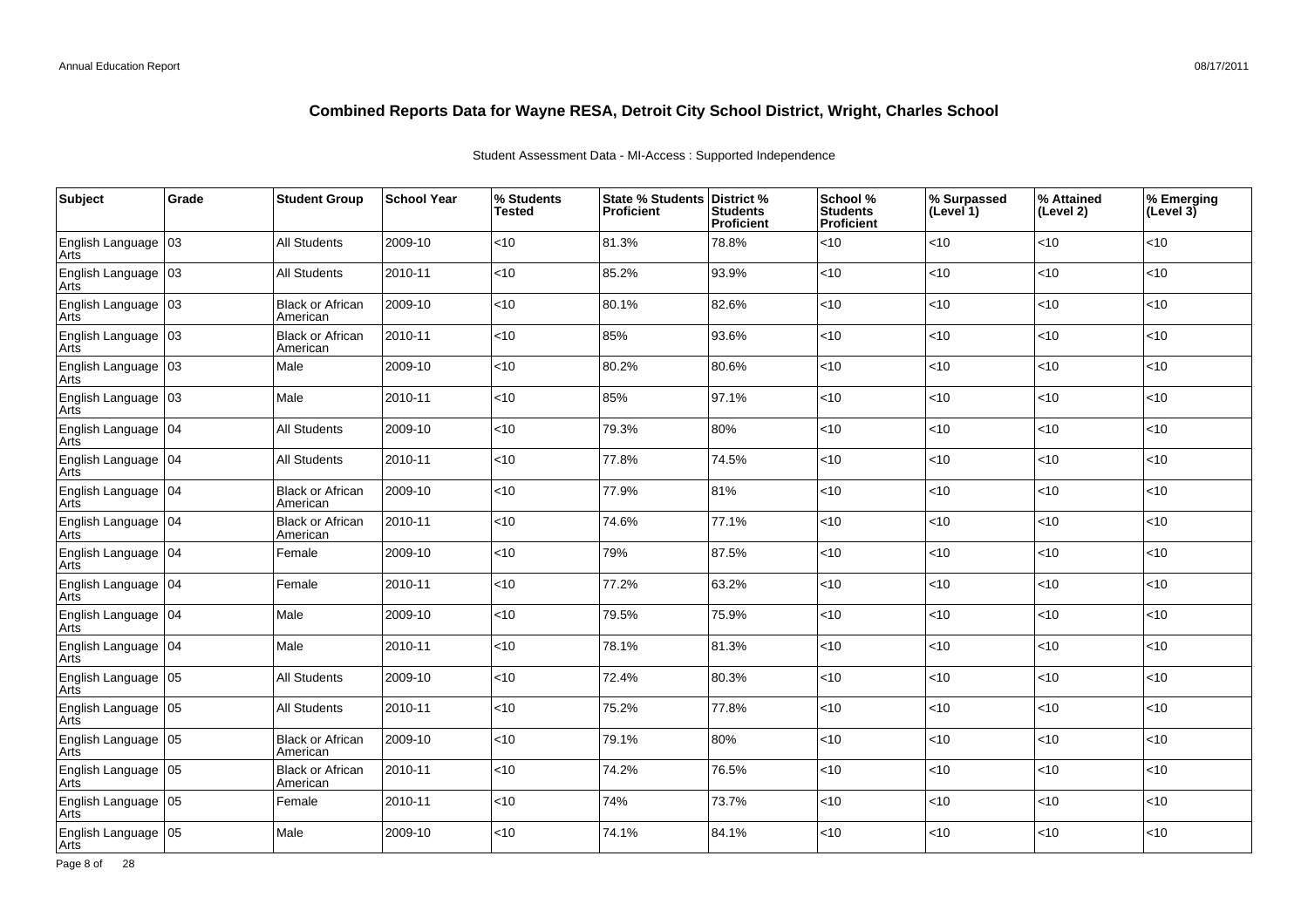### Student Assessment Data - MI-Access : Supported Independence

| Subject                       | Grade | <b>Student Group</b>                | <b>School Year</b> | % Students<br>Tested | <b>State % Students</b><br><b>Proficient</b> | District %<br><b>Students</b><br>Proficient | School %<br><b>Students</b><br>Proficient | % Surpassed<br>(Level 1) | % Attained<br>(Level 2) | % Emerging<br>(Level 3) |
|-------------------------------|-------|-------------------------------------|--------------------|----------------------|----------------------------------------------|---------------------------------------------|-------------------------------------------|--------------------------|-------------------------|-------------------------|
| English Language 05<br>Arts   |       | Male                                | 2010-11            | <10                  | 75.7%                                        | 80%                                         | <10                                       | <10                      | <10                     | $<$ 10                  |
| Mathematics                   | 03    | <b>All Students</b>                 | 2009-10            | <10                  | 87.2%                                        | 86.3%                                       | $<$ 10                                    | < 10                     | <10                     | <10                     |
| Mathematics                   | 03    | <b>All Students</b>                 | 2010-11            | <10                  | 87.5%                                        | 91.7%                                       | <10                                       | < 10                     | 10                      | <10                     |
| Mathematics                   | 03    | Black or African<br>American        | 2009-10            | <10                  | 88.1%                                        | 91.1%                                       | < 10                                      | < 10                     | <10                     | < 10                    |
| Mathematics                   | 03    | <b>Black or African</b><br>American | 2010-11            | <10                  | 86.4%                                        | 91.3%                                       | < 10                                      | <10                      | <10                     | <10                     |
| Mathematics                   | 03    | Male                                | 2009-10            | <10                  | 88.3%                                        | 91.7%                                       | $<$ 10                                    | <10                      | <10                     | <10                     |
| Mathematics                   | 03    | Male                                | 2010-11            | <10                  | 86.4%                                        | 91.2%                                       | < 10                                      | <10                      | $<$ 10                  | <10                     |
| Mathematics                   | 04    | <b>All Students</b>                 | 2009-10            | <10                  | 90.2%                                        | 93.3%                                       | < 10                                      | <10                      | <10                     | < 10                    |
| Mathematics                   | 04    | <b>All Students</b>                 | 2010-11            | <10                  | 83.4%                                        | 84%                                         | < 10                                      | <10                      | <10                     | <10                     |
| Mathematics                   | 04    | <b>Black or African</b><br>American | 2009-10            | <10                  | 89.3%                                        | 92.9%                                       | < 10                                      | <10                      | <10                     | < 10                    |
| <b>Mathematics</b>            | 04    | Black or African<br>American        | 2010-11            | <10                  | 81.6%                                        | 85.1%                                       | < 10                                      | <10                      | <10                     | < 10                    |
| Mathematics                   | 04    | Female                              | 2009-10            | <10                  | 88.2%                                        | 87.5%                                       | <10                                       | <10                      | <10                     | $<$ 10                  |
| Mathematics                   | 04    | Female                              | 2010-11            | <10                  | 85.7%                                        | 83.3%                                       | $<$ 10                                    | <10                      | <10                     | < 10                    |
| Mathematics                   | 04    | Male                                | 2009-10            | <10                  | 91%                                          | 96.6%                                       | $<$ 10                                    | < 10                     | <10                     | $<$ 10                  |
| Mathematics                   | 04    | Male                                | 2010-11            | <10                  | 82.3%                                        | 84.4%                                       | < 10                                      | <10                      | <10                     | < 10                    |
| Mathematics                   | 05    | <b>All Students</b>                 | 2009-10            | <10                  | 85.9%                                        | 84.6%                                       | $<$ 10                                    | < 10                     | <10                     | $<$ 10                  |
| Mathematics                   | 05    | All Students                        | 2010-11            | <10                  | 84.6%                                        | 84.9%                                       | <10                                       | <10                      | <10                     | <10                     |
| Mathematics                   | 05    | Black or African<br>American        | 2009-10            | <10                  | 85.2%                                        | 84.7%                                       | < 10                                      | < 10                     | <10                     | < 10                    |
| <b>Mathematics</b>            | 05    | <b>Black or African</b><br>American | 2010-11            | $<$ 10               | 84.7%                                        | 84%                                         | < 10                                      | < 10                     | <10                     | $<$ 10                  |
| Mathematics                   | 05    | Female                              | 2010-11            | <10                  | 84.7%                                        | 89.5%                                       | <10                                       | <10                      | <10                     | < 10                    |
| Mathematics                   | 05    | Male                                | 2009-10            | <10                  | 86.1%                                        | 83.7%                                       | <10                                       | <10                      | <10                     | <10                     |
| Mathematics                   | 05    | Male                                | 2010-11            | <10                  | 84.5%                                        | 82.4%                                       | < 10                                      | <10                      | <10                     | < 10                    |
| Science                       | 05    | <b>All Students</b>                 | 2009-10            | <10                  | 76.1%                                        | 77.4%                                       | $<$ 10                                    | <10                      | <10                     | <10                     |
| Science                       | 05    | All Students                        | 2010-11            | <10                  | 78.2%                                        | 84%                                         | < 10                                      | <10                      | $<$ 10                  | <10                     |
| Science                       | 05    | <b>Black or African</b><br>American | 2009-10            | <10                  | 75.4%                                        | 76.8%                                       | < 10                                      | <10                      | <10                     | < 10                    |
| Science                       | 05    | <b>Black or African</b><br>American | 2010-11            | <10                  | 74.6%                                        | 83%                                         | $<$ 10                                    | <10                      | $<$ 10                  | < 10                    |
| Science                       | 05    | Female                              | 2010-11            | <10                  | 79.7%                                        | 83.3%                                       | < 10                                      | < 10                     | <10                     | $<$ 10                  |
| Science<br>Page 9 of<br>$-28$ | 05    | Male                                | 2009-10            | <10                  | 76.2%                                        | 73.2%                                       | < 10                                      | <10                      | <10                     | < 10                    |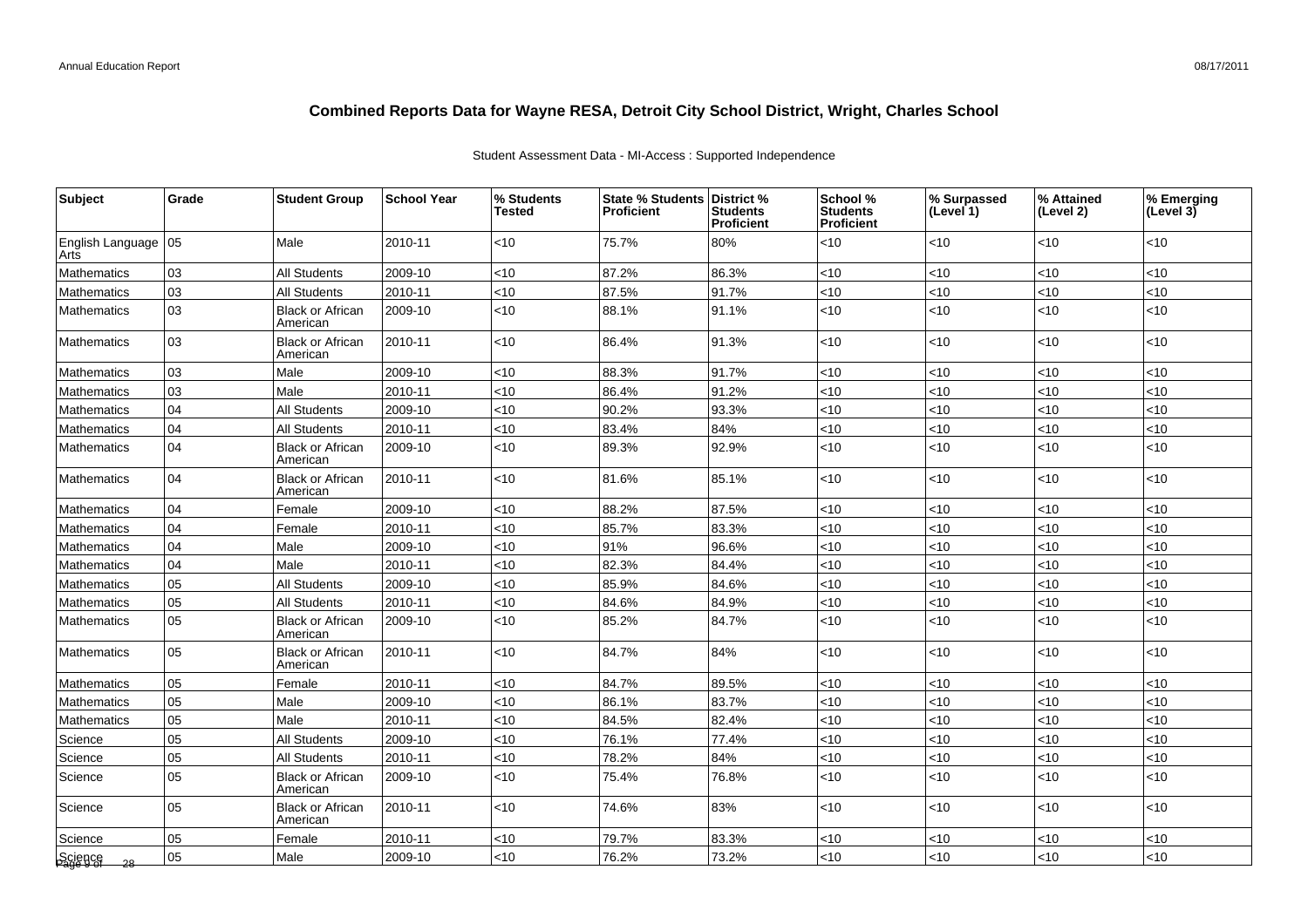### Student Assessment Data - MI-Access : Supported Independence

| Subject<br>Grade | <b>Student Group</b> | ∣School Year | <b>Students</b><br>Tested | State % Students District %<br>Proficient | Students<br>Proficient | School %<br>l Students<br><b>Proficient</b> | <sup>1</sup> % Surpasseg<br>⊺(Level ∶ | <b>S</b> Attained<br>(Level 2) | % Emerging<br>$ $ (Level 3) |
|------------------|----------------------|--------------|---------------------------|-------------------------------------------|------------------------|---------------------------------------------|---------------------------------------|--------------------------------|-----------------------------|
| Science<br>105   | <sup>!</sup> Mal     | l2010-11     | l<10                      | 77.5%                                     | 84.4%                  | $-12$                                       | $<$ 10                                | $<$ 10                         | $<$ 10                      |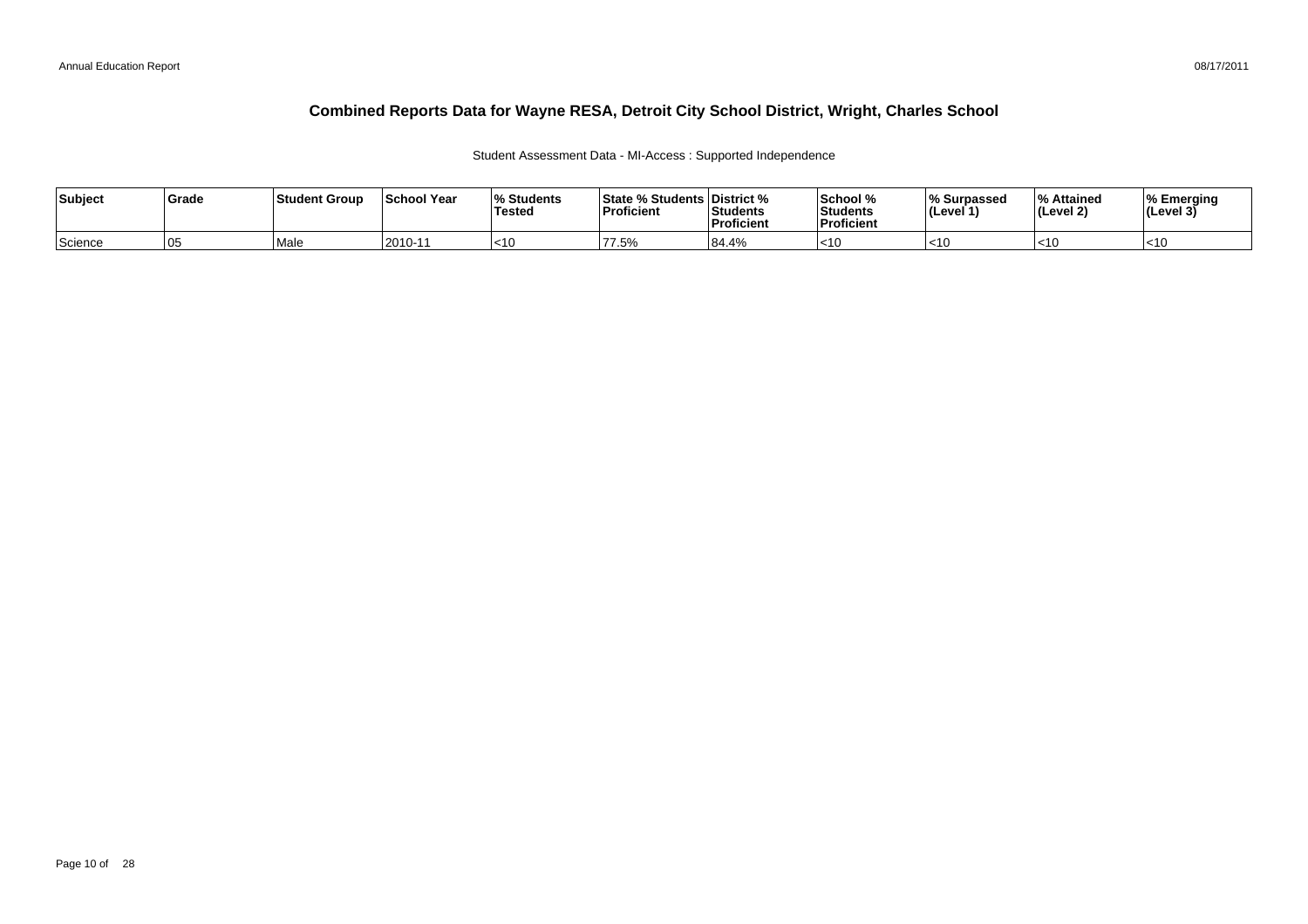| <b>Subject</b>                  | Grade | <b>Student Group</b>                | <b>School Year</b> | % Students<br>Tested | State % Students District %<br><b>Proficient</b> | <b>Students</b><br>Proficient | School %<br><b>Students</b><br>Proficient | % Surpassed<br>(Level 1) | % Attained<br>(Level 2) | % Emerging<br>$ $ (Level 3) |
|---------------------------------|-------|-------------------------------------|--------------------|----------------------|--------------------------------------------------|-------------------------------|-------------------------------------------|--------------------------|-------------------------|-----------------------------|
| English Language 03             |       | <b>All Students</b>                 | 2009-10            | $<$ 10               | 69.2%                                            | 60%                           | <10                                       | <10                      | <10                     | <10                         |
| English Language 03<br>Arts     |       | <b>Black or African</b><br>American | 2009-10            | <10                  | 64.3%                                            | 58.1%                         | <10                                       | <10                      | <10                     | < 10                        |
| English Language 03<br>Arts     |       | Male                                | 2009-10            | $<10$                | 71.9%                                            | 61.5%                         | <10                                       | <10                      | < 10                    | < 10                        |
| English Language 04<br>Arts     |       | All Students                        | 2009-10            | $<$ 10               | 62.4%                                            | 63%                           | <10                                       | <10                      | < 10                    | < 10                        |
| English Language 04<br>Arts     |       | <b>All Students</b>                 | 2010-11            | $<$ 10               | 63.9%                                            | 70.6%                         | <10                                       | <10                      | < 10                    | < 10                        |
| English Language 04<br>Arts     |       | <b>Black or African</b><br>American | 2009-10            | <10                  | 60.2%                                            | 61%                           | <10                                       | <10                      | <10                     | <10                         |
| English Language   04<br>Arts   |       | <b>Black or African</b><br>American | 2010-11            | $<$ 10               | 66.2%                                            | 65.4%                         | $<$ 10                                    | < 10                     | <10                     | < 10                        |
| English Language   04<br>Arts   |       | Male                                | 2009-10            | $<$ 10               | 60.8%                                            | 58.1%                         | <10                                       | <10                      | < 10                    | $<$ 10                      |
| English Language   04<br>Arts   |       | Male                                | 2010-11            | $<$ 10               | 62.3%                                            | 73.1%                         | <10                                       | <10                      | $<$ 10                  | $<$ 10                      |
| English Language 05<br>Arts     |       | <b>All Students</b>                 | 2009-10            | <10                  | 62.1%                                            | 52.9%                         | <10                                       | <10                      | $<$ 10                  | $<10$                       |
| English Language   05<br>Arts   |       | <b>All Students</b>                 | 2010-11            | $<$ 10               | 56.9%                                            | 51.4%                         | <10                                       | < 10                     | <10                     | $<$ 10                      |
| English Language 05<br>Arts     |       | <b>Black or African</b><br>American | 2010-11            | $<$ 10               | 61.2%                                            | 46.7%                         | <10                                       | <10                      | <10                     | < 10                        |
| English Language   05<br>Arts   |       | White                               | 2009-10            | $<$ 10               | 62.4%                                            | <10                           | <10                                       | <10                      | < 10                    | < 10                        |
| English Language 05<br>Arts     |       | Male                                | 2009-10            | $<$ 10               | 62.3%                                            | 57.1%                         | <10                                       | <10                      | $<$ 10                  | <10                         |
| English Language 05<br>Arts     |       | Male                                | 2010-11            | < 10                 | 57.9%                                            | 45.5%                         | <10                                       | <10                      | <10                     | < 10                        |
| Mathematics                     | 03    | <b>All Students</b>                 | 2009-10            | <10                  | 70.7%                                            | 64.1%                         | <10                                       | <10                      | <10                     | <10                         |
| <b>Mathematics</b>              | 03    | <b>Black or African</b><br>American | 2009-10            | $<$ 10               | 70.7%                                            | 64.5%                         | <10                                       | < 10                     | <10                     | < 10                        |
| Mathematics                     | 03    | Male                                | 2009-10            | $<10$                | 74%                                              | 73.1%                         | <10                                       | <10                      | <10                     | < 10                        |
| Mathematics                     | 04    | <b>All Students</b>                 | 2009-10            | <10                  | 64.4%                                            | 71.7%                         | <10                                       | <10                      | <10                     | <10                         |
| Mathematics                     | 04    | All Students                        | 2010-11            | $<$ 10               | 66.9%                                            | 61.8%                         | <10                                       | <10                      | $<$ 10                  | $<10$                       |
| Mathematics                     | 04    | <b>Black or African</b><br>American | 2009-10            | <10                  | 64.3%                                            | 68.3%                         | <10                                       | <10                      | <10                     | < 10                        |
| Mathematics<br>Page 11 of $-28$ | 04    | <b>Black or African</b><br>American | 2010-11            | <10                  | 66.2%                                            | 61.5%                         | <10                                       | <10                      | < 10                    | <10                         |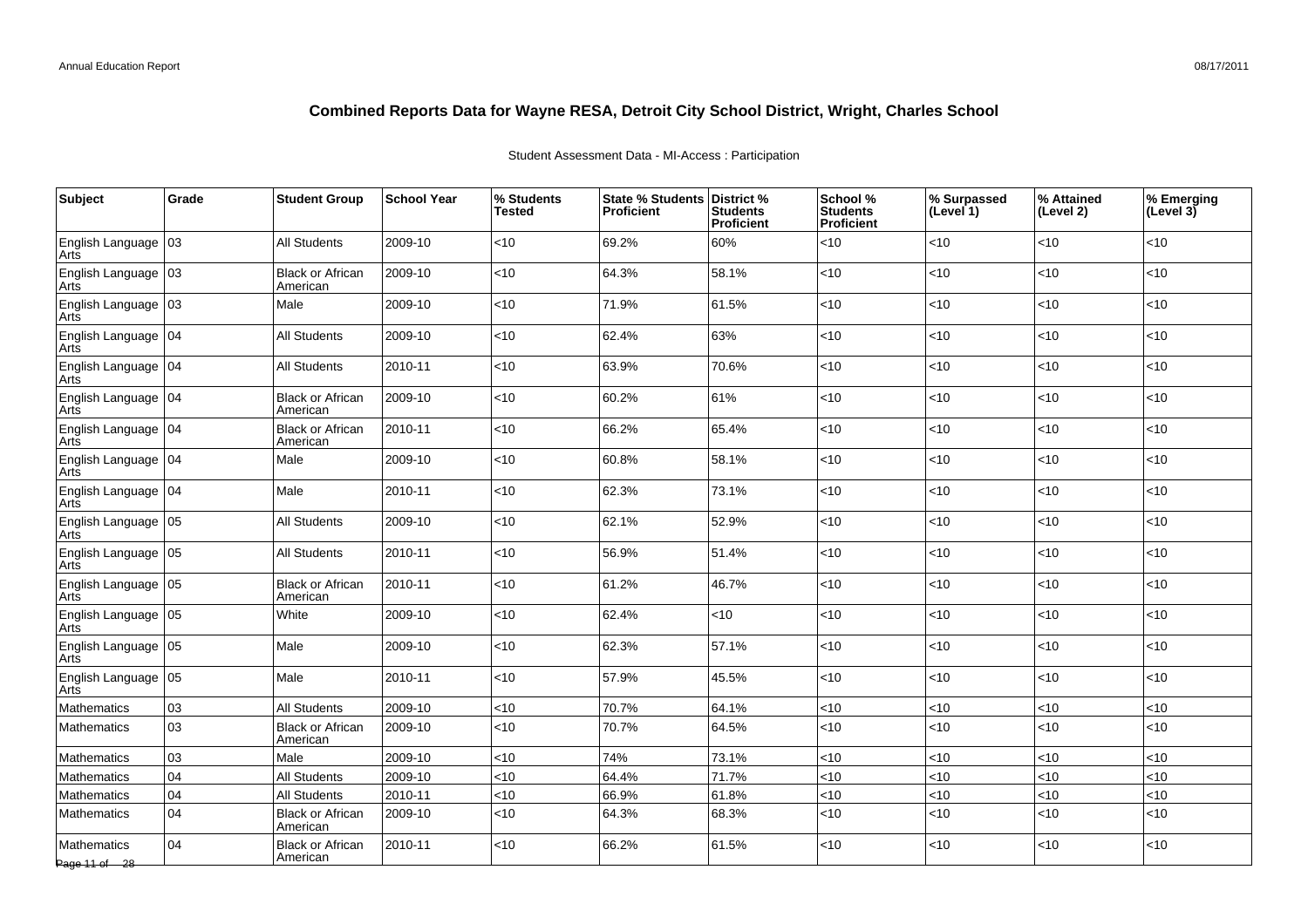| Subject            | Grade | <b>Student Group</b>                | <b>School Year</b> | % Students<br>Tested | State % Students   District %<br><b>Proficient</b> | <b>Students</b><br>  Proficient | School %<br><b>Students</b><br>Proficient | % Surpassed<br>(Level 1) | % Attained<br>(Level 2) | % Emerging<br>(Level 3) |
|--------------------|-------|-------------------------------------|--------------------|----------------------|----------------------------------------------------|---------------------------------|-------------------------------------------|--------------------------|-------------------------|-------------------------|
| Mathematics        | 04    | Male                                | 2009-10            | < 10                 | 64.4%                                              | 67.7%                           | $<$ 10                                    | $<$ 10                   | $ $ < 10                | $<$ 10                  |
| Mathematics        | 04    | Male                                | 2010-11            | $ $ < 10             | 68%                                                | 69.2%                           | $ $ < 10                                  | < 10                     | $ $ < 10                | $<$ 10                  |
| <b>Mathematics</b> | 05    | All Students                        | 2009-10            | $ $ < 10             | 58.8%                                              | 64.7%                           | $<$ 10                                    | $ $ < 10                 | $ $ < 10                | $<$ 10                  |
| Mathematics        | 05    | <b>All Students</b>                 | 2010-11            | $ $ < 10             | 55.2%                                              | 54.3%                           | $<$ 10                                    | $ $ < 10                 | <10                     | $<$ 10                  |
| <b>Mathematics</b> | 05    | <b>Black or African</b><br>American | 2010-11            | $ $ < 10             | 53.6%                                              | 46.7%                           | < 10                                      | < 10                     | $ $ < 10                | < 10                    |
| Mathematics        | 05    | White                               | 2009-10            | < 10                 | 59.3%                                              | $<$ 10                          | $<$ 10                                    | $ $ < 10                 | $ $ < 10                | $<$ 10                  |
| Mathematics        | 05    | Male                                | 2009-10            | $ $ < 10             | 60.8%                                              | 76.2%                           | $<$ 10                                    | $ $ < 10                 | <10                     | $<$ 10                  |
| Mathematics        | 05    | Male                                | 2010-11            | $ $ < 10             | 57%                                                | 40.9%                           | $ $ < 10                                  | $<$ 10                   | <10                     | $<$ 10                  |
| Science            | 05    | <b>All Students</b>                 | 2009-10            | < 10                 | 66.7%                                              | 58.8%                           | < 10                                      | $ $ < 10                 | $<$ 10                  | $<$ 10                  |
| Science            | 05    | <b>All Students</b>                 | 2010-11            | $ $ < 10             | 65.9%                                              | 72.2%                           | $<$ 10                                    | $ $ < 10                 | <10                     | $<$ 10                  |
| Science            | 05    | <b>Black or African</b><br>American | 2010-11            | < 10                 | 71.1%                                              | 67.7%                           | < 10                                      | $ $ < 10                 | $ $ < 10                | < 10                    |
| Science            | 05    | White                               | 2009-10            | $ $ < 10             | 68.8%                                              | $<$ 10                          | $<$ 10                                    | $ $ < 10                 | <10                     | $<$ 10                  |
| Science            | 05    | Male                                | 2009-10            | $ $ < 10             | 68.6%                                              | 61.9%                           | $ $ < 10                                  | $<$ 10                   | <10                     | $<$ 10                  |
| Science            | 05    | Male                                | 2010-11            | < 10                 | 62.2%                                              | 57.1%                           | $ $ < 10                                  | $ $ < 10                 | $ $ < 10                | $<$ 10                  |

### Student Assessment Data - MI-Access : Participation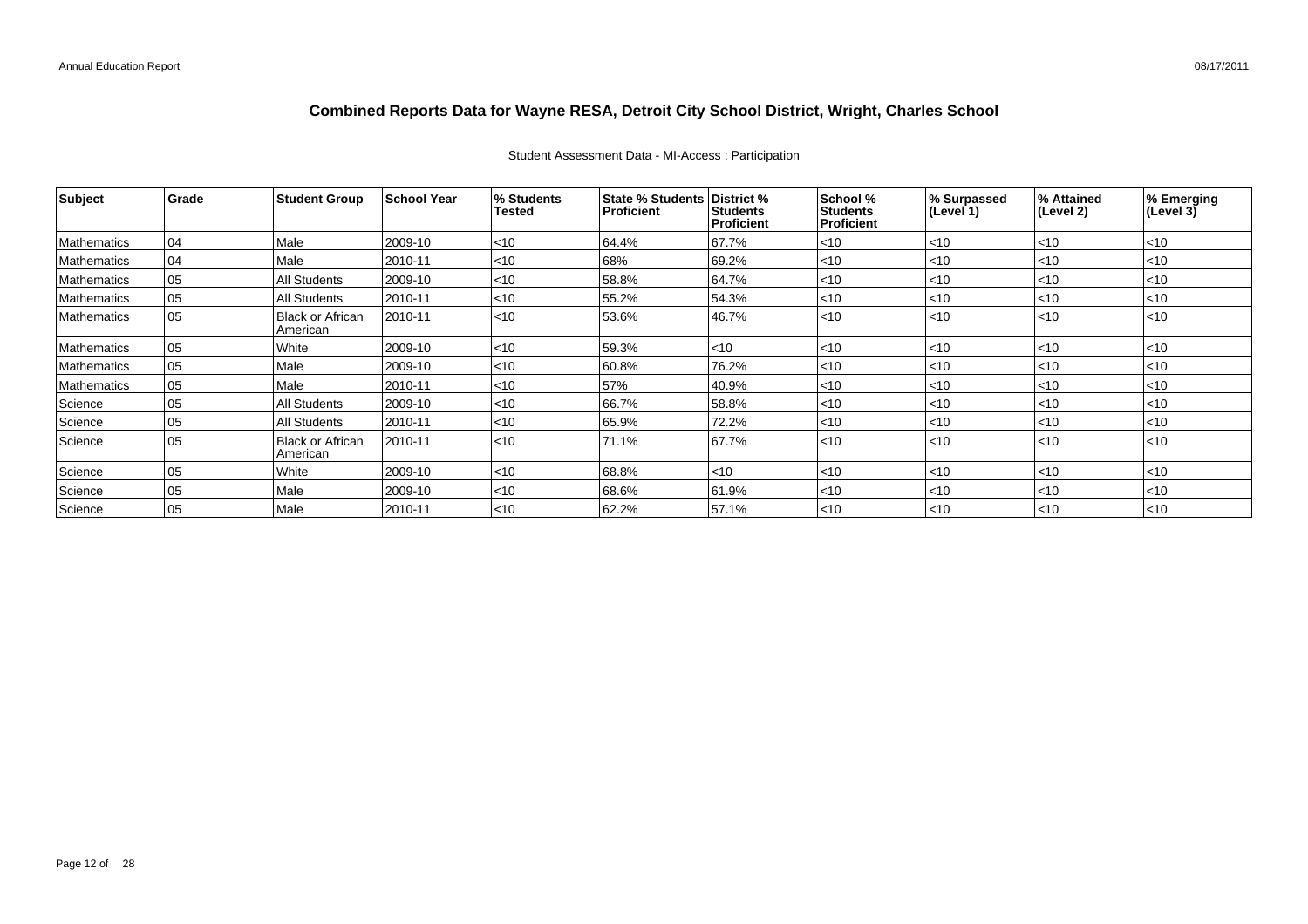### Student Assessment Data - MEAP-Access

| Subject | Grade | Student Group | <b>School Year</b> | <b>Students</b><br><b>Tested</b> | <b>State % Students District %</b><br>Proficient | <b>Students</b><br><b>Proficient</b> | <b>School</b> %<br>Students<br>Proficient | Level | $\mathbf{0}$<br>% Level 2 | <b>M</b> Level 3 |
|---------|-------|---------------|--------------------|----------------------------------|--------------------------------------------------|--------------------------------------|-------------------------------------------|-------|---------------------------|------------------|
|         |       |               |                    |                                  |                                                  |                                      |                                           |       |                           |                  |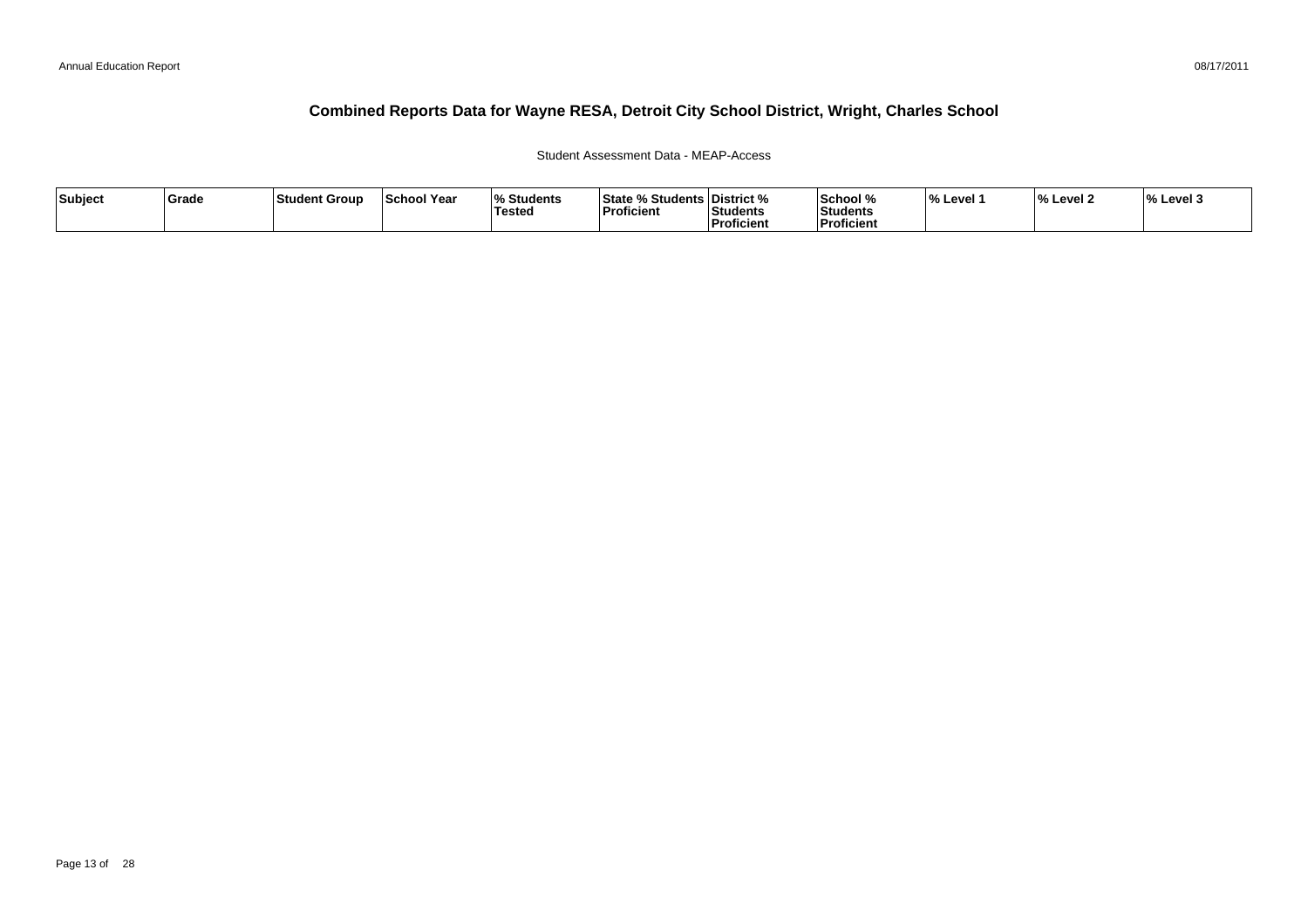### AYP Detail Data

| <b>Student Group</b>                           | Location        | <b>Subject</b>                     | % Tested (Goal 95%) | % Proficient for AYP* |
|------------------------------------------------|-----------------|------------------------------------|---------------------|-----------------------|
| <b>All Students</b>                            | State           | English Language Arts /<br>Reading | 98.9%               | 93.7%                 |
| <b>All Students</b>                            | <b>State</b>    | <b>Mathematics</b>                 | 98.6%               | 94.4%                 |
| <b>All Students</b>                            | <b>District</b> | English Language Arts /<br>Reading | 94.9%               | 85.2%                 |
| <b>All Students</b>                            | <b>District</b> | <b>Mathematics</b>                 | 94%                 | 87.5%                 |
| <b>All Students</b>                            | School          | English Language Arts /<br>Reading | 99.6%               | 92.4%                 |
| All Students                                   | School          | Mathematics                        | 99.2%               | 91%                   |
| American Indian or Alaska<br>Native            | <b>State</b>    | English Language Arts /<br>Reading | 98.4%               | 92.1%                 |
| American Indian or Alaska<br>Native            | <b>State</b>    | <b>Mathematics</b>                 | 98.1%               | 93.4%                 |
| American Indian or Alaska<br>Native            | <b>District</b> | English Language Arts /<br>Reading | 93.3%               | 89.5%                 |
| American Indian or Alaska<br><b>Native</b>     | District        | Mathematics                        | 91.7%               | 87.1%                 |
| American Indian or Alaska<br>Native            | School          | English Language Arts /<br>Reading | $30$                | $30$                  |
| American Indian or Alaska<br>Native            | School          | <b>Mathematics</b>                 | $30$                | $30$                  |
| Asian, Native Hawaiian, or<br>Pacific Islander | <b>State</b>    | English Language Arts /<br>Reading | 100.5%              | 96.5%                 |
| Asian, Native Hawaiian, or<br>Pacific Islander | <b>State</b>    | <b>Mathematics</b>                 | 99.3%               | 97.4%                 |
| Asian, Native Hawaiian, or<br>Pacific Islander | <b>District</b> | English Language Arts /<br>Reading | 98.5%               | 90%                   |
| Asian, Native Hawaiian, or<br>Pacific Islander | <b>District</b> | Mathematics                        | 98.5%               | 95.5%                 |
| <b>Black or African American</b>               | <b>State</b>    | English Language Arts /<br>Reading | 96.8%               | 87.7%                 |
| Black or African American                      | <b>State</b>    | <b>Mathematics</b>                 | 96.4%               | 88.9%                 |
| <b>Black or African American</b>               | <b>District</b> | English Language Arts /<br>Reading | 94.8%               | 84.7%                 |
| <b>Black or African American</b>               | District        | <b>Mathematics</b>                 | 93.8%               | 86.5%                 |
| <b>Black or African American</b>               | School          | English Language Arts /<br>Reading | 99.2%               | 92.2%                 |
| <b>Black or African American</b>               | School          | <b>Mathematics</b>                 | 99.2%               | 90.9%                 |
| Hispanic or Latino                             | <b>State</b>    | English Language Arts /<br>Reading | 98.8%               | 91.7%                 |
| Hispanic or Latino                             | State           | <b>Mathematics</b>                 | 98.1%               | 93.4%                 |
| Hispanic or Latino                             | <b>District</b> | English Language Arts /<br>Reading | 95.5%               | 88.8%                 |
| Hispanic or Latino                             | District        | <b>Mathematics</b>                 | 94.9%               | 94%                   |
| Hispanic or Latino                             | School          | English Language Arts /<br>Reading | <30                 | <30                   |
| Hispanic or Latino                             | School          | <b>Mathematics</b>                 | <30                 | <30                   |
| Two or More Races                              | State           | English Language Arts /<br>Reading | 99.2%               | 94.1%                 |
| Two or More Races                              | <b>State</b>    | Mathematics                        | 99%                 | 94.9%                 |
| Two or More Races                              | District        | English Language Arts /<br>Reading | <30                 | <30                   |
| Two or More Races                              | District        | <b>Mathematics</b>                 | <30                 | <30                   |
| Two or More Races                              | School          | English Language Arts /<br>Reading | N/A                 | N/A                   |
| Two or More Races                              | School          | <b>Mathematics</b>                 | N/A                 | N/A                   |
| White                                          | <b>State</b>    | English Language Arts /<br>Reading | 99.4%               | 95.1%                 |
| White                                          | <b>State</b>    | Mathematics                        | 99.2%               | 95.6%                 |
| White                                          | District        | English Language Arts /<br>Reading | 96.8%               | 84.5%                 |
| White                                          | District        | <b>Mathematics</b>                 | 94.9%               | 91.3%                 |
| White                                          | School          | English Language Arts /<br>Reading | $30$                | <30                   |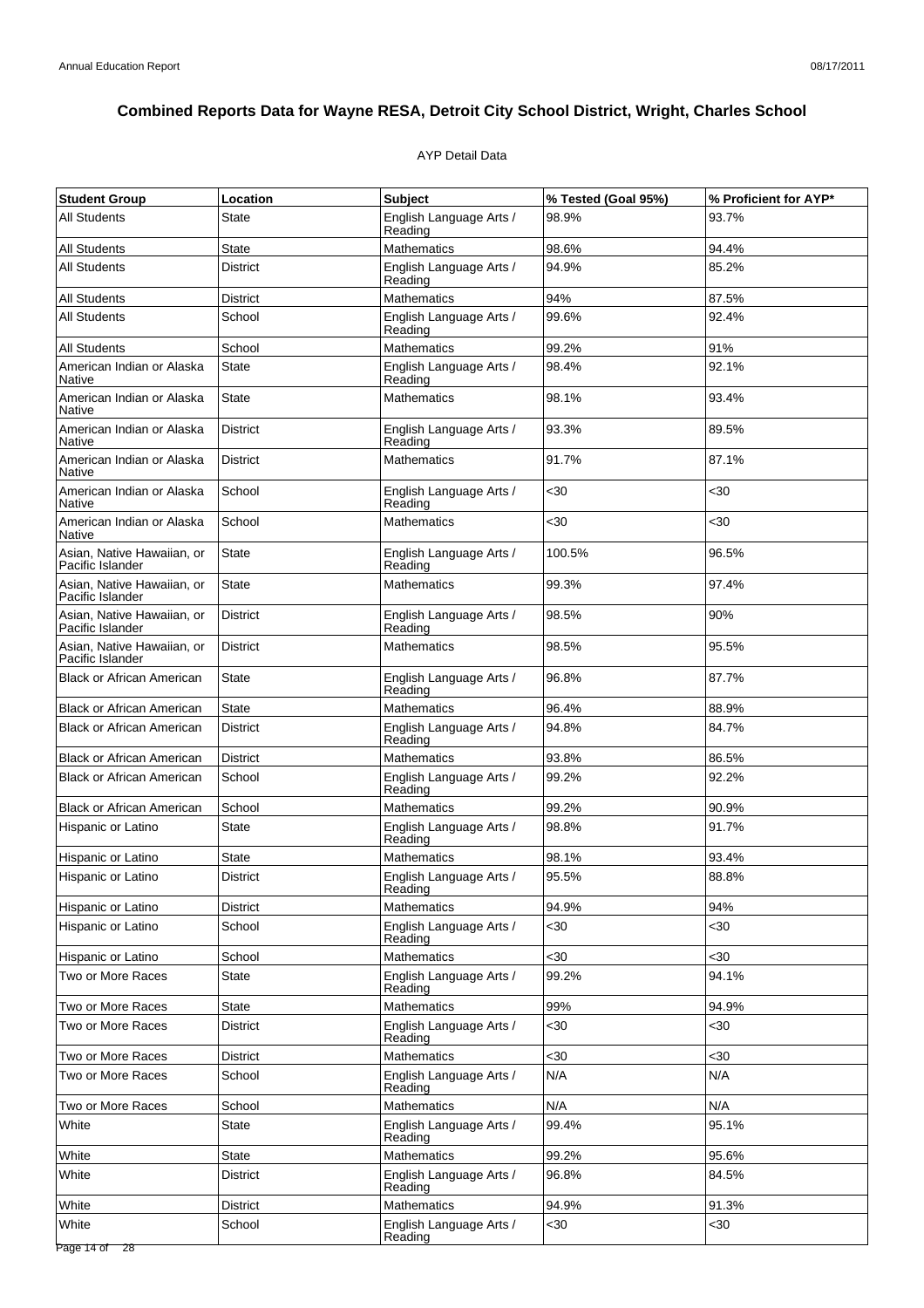### AYP Detail Data

| <b>Student Group</b>              | Location        | <b>Subject</b>                     | % Tested (Goal 95%) | % Proficient for AYP* |
|-----------------------------------|-----------------|------------------------------------|---------------------|-----------------------|
| White                             | School          | <b>Mathematics</b>                 | < 30                | $30$                  |
| Economically<br>Disadvantaged     | <b>State</b>    | English Language Arts /<br>Reading | 98.4%               | 90.4%                 |
| Economically<br>Disadvantaged     | State           | <b>Mathematics</b>                 | 98.1%               | 91.9%                 |
| Economically<br>Disadvantaged     | <b>District</b> | English Language Arts /<br>Reading | 95.1%               | 85.1%                 |
| Economically<br>Disadvantaged     | <b>District</b> | <b>Mathematics</b>                 | 94.3%               | 87.6%                 |
| Economically<br>Disadvantaged     | School          | English Language Arts /<br>Reading | 99.5%               | 92.7%                 |
| Economically<br>Disadvantaged     | School          | <b>Mathematics</b>                 | 99%                 | 91.5%                 |
| <b>Limited English Proficient</b> | <b>State</b>    | English Language Arts /<br>Reading | 99%                 | 85.3%                 |
| <b>Limited English Proficient</b> | <b>State</b>    | <b>Mathematics</b>                 | 98.2%               | 91.2%                 |
| <b>Limited English Proficient</b> | <b>District</b> | English Language Arts /<br>Reading | 96.2%               | 88.6%                 |
| <b>Limited English Proficient</b> | <b>District</b> | <b>Mathematics</b>                 | 95.9%               | 93.8%                 |
| <b>Limited English Proficient</b> | School          | English Language Arts /<br>Reading | <30                 | <30                   |
| <b>Limited English Proficient</b> | School          | <b>Mathematics</b>                 | <30                 | <30                   |
| <b>Students with Disabilities</b> | <b>State</b>    | English Language Arts /<br>Reading | 97.8%               | 72.9%                 |
| <b>Students with Disabilities</b> | <b>State</b>    | <b>Mathematics</b>                 | 97.6%               | 78.9%                 |
| <b>Students with Disabilities</b> | <b>District</b> | English Language Arts /<br>Reading | 90.1%               | 55.3%                 |
| <b>Students with Disabilities</b> | <b>District</b> | <b>Mathematics</b>                 | 88.8%               | 66.5%                 |
| <b>Students with Disabilities</b> | School          | English Language Arts /<br>Reading | 98.2%               | 73.4%                 |
| <b>Students with Disabilities</b> | School          | <b>Mathematics</b>                 | 98.2%               | 68.3%                 |

Note: 1100 Recently arrived LEP students took part in the State's ELPA instead of the MEAP/MME/MI-Access.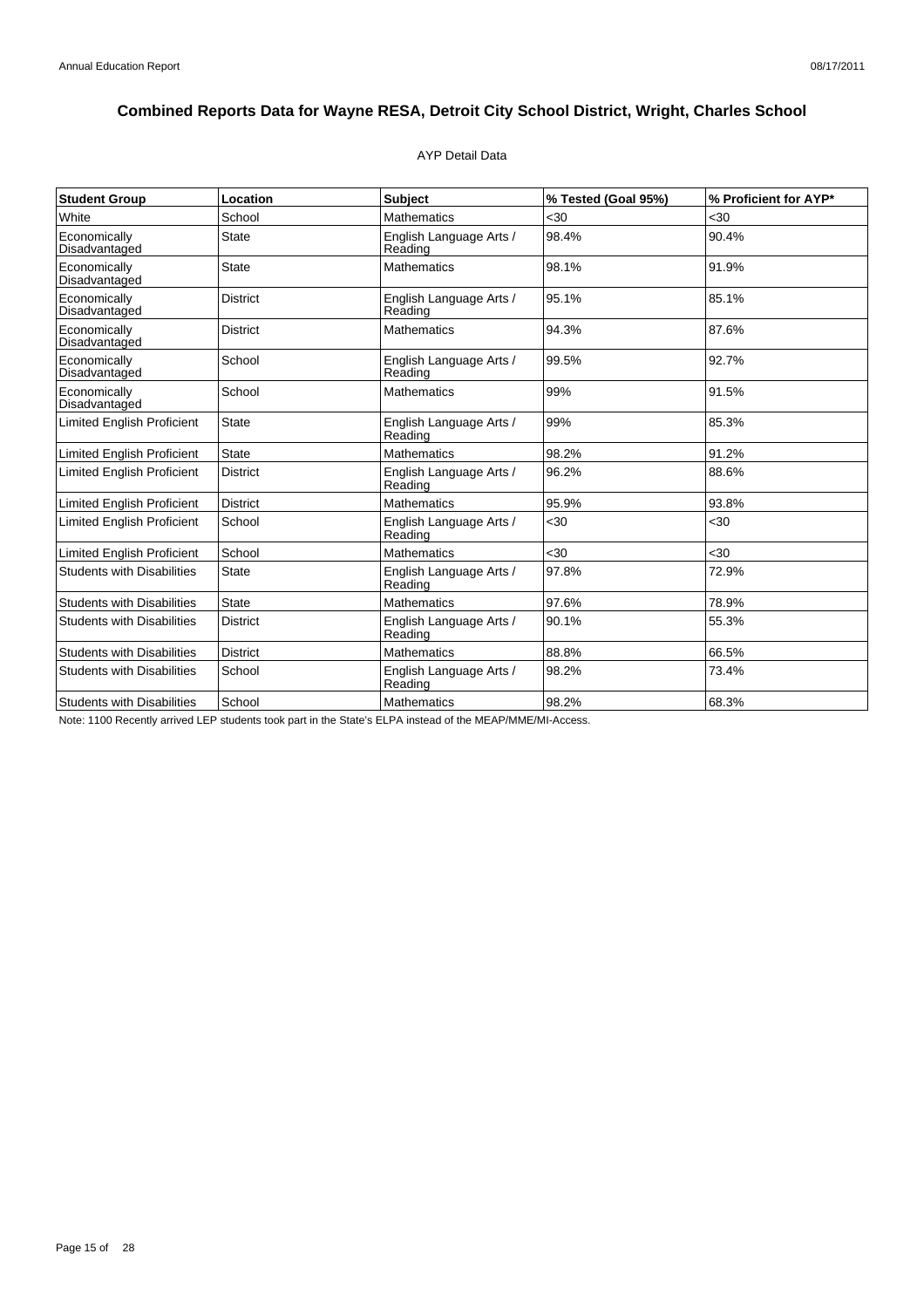AYP Detail Data - Graduation Rate

| <b>Student Group</b>                        | Location        | <b>Graduation Rate (High Schools only) (Goal</b><br>80%) |
|---------------------------------------------|-----------------|----------------------------------------------------------|
| <b>All Students</b>                         | <b>State</b>    | 75.96%                                                   |
| <b>All Students</b>                         | <b>District</b> | 62.27%                                                   |
| American Indian or Alaska Native            | <b>State</b>    | 65.87%                                                   |
| American Indian or Alaska Native            | <b>District</b> | 67.65%                                                   |
| Asian, Native Hawaiian, or Pacific Islander | <b>State</b>    | 87.07%                                                   |
| Asian, Native Hawaiian, or Pacific Islander | <b>District</b> | 70.69%                                                   |
| <b>Black or African American</b>            | <b>State</b>    | 57.97%                                                   |
| <b>Black or African American</b>            | <b>District</b> | 62.72%                                                   |
| Hispanic or Latino                          | <b>State</b>    | 63.52%                                                   |
| Hispanic or Latino                          | <b>District</b> | 59.11%                                                   |
| Two or More Races                           | <b>State</b>    | 66.55%                                                   |
| White                                       | <b>State</b>    | 82.04%                                                   |
| White                                       | <b>District</b> | 39.17%                                                   |
| Economically Disadvantaged                  | <b>State</b>    | 66.59%                                                   |
| <b>Economically Disadvantaged</b>           | <b>District</b> | 63.16%                                                   |
| <b>Limited English Proficient</b>           | <b>State</b>    | 83.13%                                                   |
| Limited English Proficient                  | <b>District</b> | $<$ 10                                                   |
| <b>Students with Disabilities</b>           | <b>State</b>    | 58.68%                                                   |
| <b>Students with Disabilities</b>           | <b>District</b> | 45.79%                                                   |

\* All data based on students enrolled for a full academic year.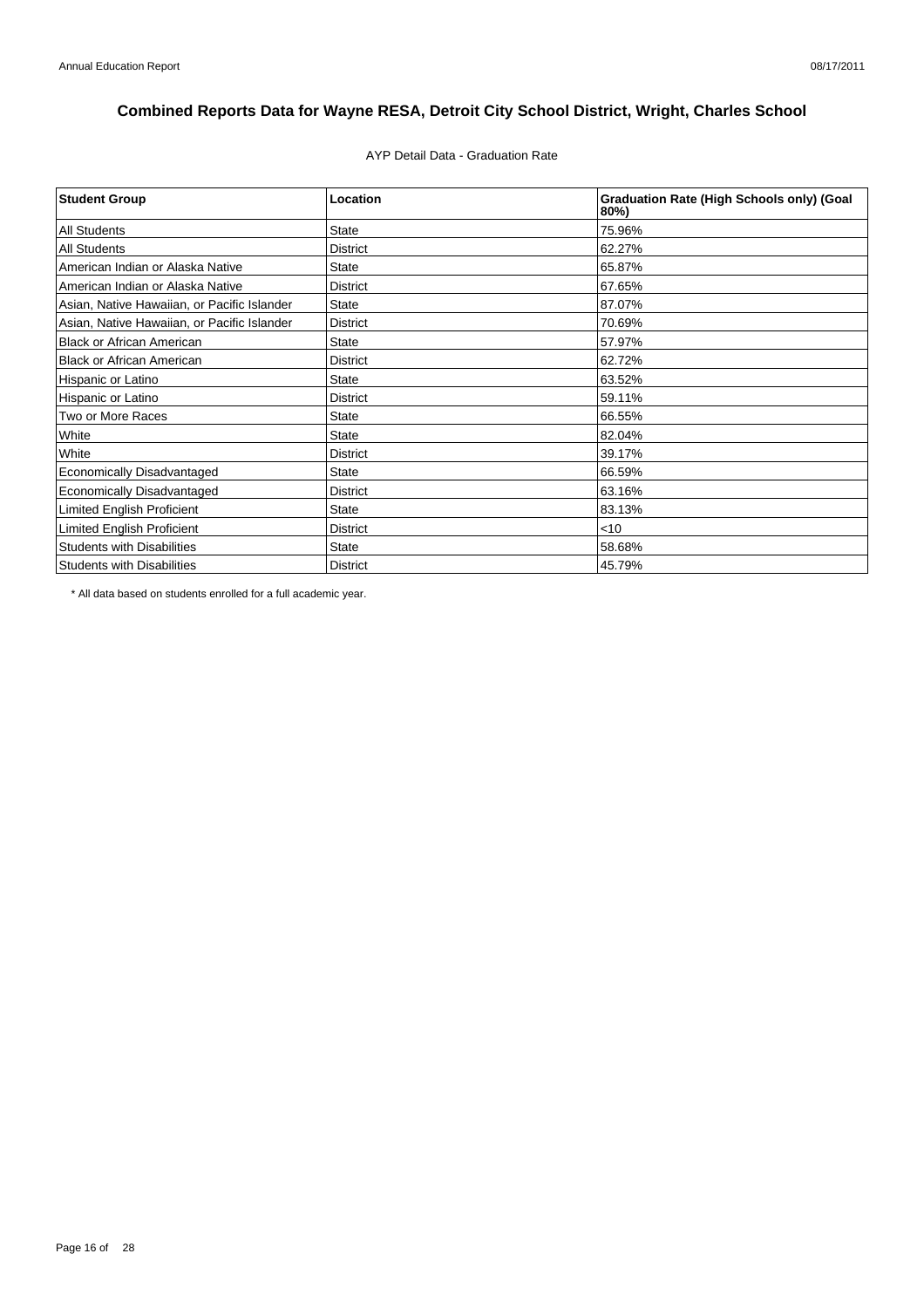## AYP Detail Data - Attendance Rate

| <b>Student Group</b>                        | Location        | Attendance Rate (Goal 90%) |
|---------------------------------------------|-----------------|----------------------------|
| <b>All Students</b>                         | <b>State</b>    | 94.9%                      |
| <b>All Students</b>                         | <b>District</b> | 88.8%                      |
| <b>All Students</b>                         | School          | 90.3%                      |
| American Indian or Alaska Native            | <b>State</b>    | 94%                        |
| American Indian or Alaska Native            | <b>District</b> | 88.6%                      |
| American Indian or Alaska Native            | School          | 85.9%                      |
| Asian, Native Hawaiian, or Pacific Islander | <b>State</b>    | 96.6%                      |
| Asian, Native Hawaiian, or Pacific Islander | <b>District</b> | 93.4%                      |
| Asian, Native Hawaiian, or Pacific Islander | School          | 92.6%                      |
| <b>Black or African American</b>            | State           | 91.9%                      |
| <b>Black or African American</b>            | District        | 88.4%                      |
| <b>Black or African American</b>            | School          | 90.3%                      |
| Hispanic or Latino                          | State           | 94.2%                      |
| Hispanic or Latino                          | <b>District</b> | 91.8%                      |
| Two or More Races                           | <b>State</b>    | 94.7%                      |
| White                                       | <b>State</b>    | 95.6%                      |
| White                                       | <b>District</b> | 89.1%                      |
| White                                       | School          | 90.5%                      |
| Economically Disadvantaged                  | <b>State</b>    | 93.4%                      |
| <b>Economically Disadvantaged</b>           | <b>District</b> | 88.3%                      |
| Economically Disadvantaged                  | School          | 90.2%                      |
| <b>Limited English Proficient</b>           | <b>State</b>    | 94.8%                      |
| <b>Limited English Proficient</b>           | <b>District</b> | 92.1%                      |
| <b>Students with Disabilities</b>           | <b>State</b>    | 93.4%                      |
| <b>Students with Disabilities</b>           | <b>District</b> | 86.7%                      |
| <b>Students with Disabilities</b>           | School          | 89.8%                      |

\* All data based on students enrolled for a full academic year.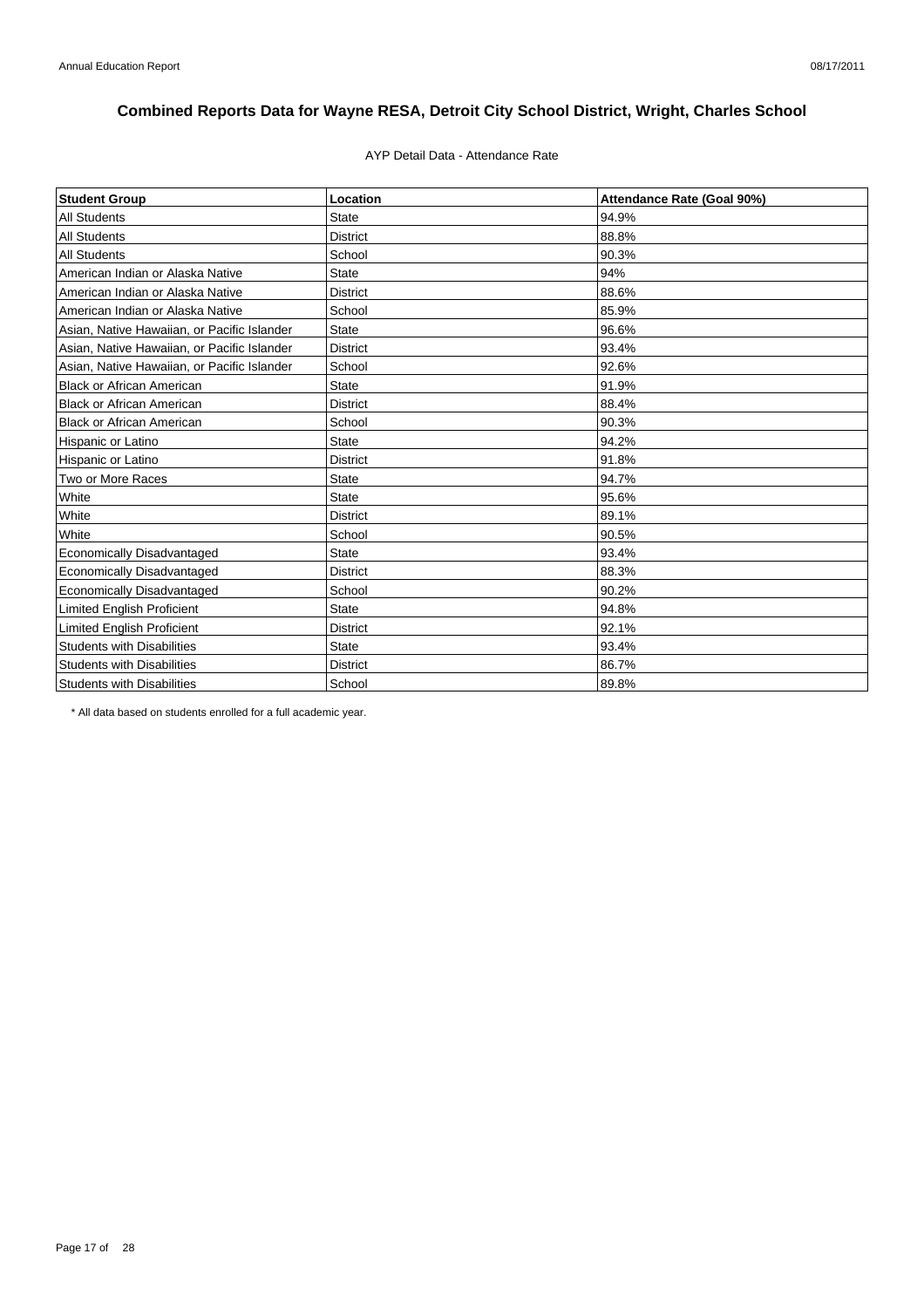### Michigan Annual AYP Objectives for Reading/ELA

| School Year   | Grade 3 | Grade 4 | Grade 5 | Grade 6 | Grade 7 | Grade 8 | Grade 11 |
|---------------|---------|---------|---------|---------|---------|---------|----------|
| 2001-02       |         | 38%     |         |         | 31%     |         | 42%      |
| 2002-03       |         | 38%     |         |         | 31%     |         | 42%      |
| $ 2003 - 04$  |         | 38%     |         |         | 31%     |         | 42%      |
| $ 2004 - 05 $ |         | 48%     |         |         | 43%     |         | 52%      |
| 2005-06       | 50%     | 48%     | 46%     | 45%     | 43%     | 41%     | 52%      |
| 2006-07       | 50%     | 48%     | 46%     | 45%     | 43%     | 41%     | 52%      |
| 2007-08       | 60%     | 59%     | 57%     | 56%     | 54%     | 53%     | 61%      |
| 2008-09       | 60%     | 59%     | 57%     | 56%     | 54%     | 53%     | 61%      |
| 2009-10       | 70%     | 69%     | 68%     | 67%     | 66%     | 65%     | 71%      |
| $ 2010 - 11$  | 78%     | 77%     | 76%     | 75%     | 74%     | 73%     | 79%      |
| $ 2011 - 12 $ | 86%     | 85%     | 84%     | 83%     | 82%     | 82%     | 86%      |
| $ 2012 - 13 $ | 93%     | 92%     | 92%     | 91%     | 91%     | 91%     | 93%      |
| $ 2013 - 14 $ | 100%    | 100%    | 100%    | 100%    | 100%    | 100%    | 100%     |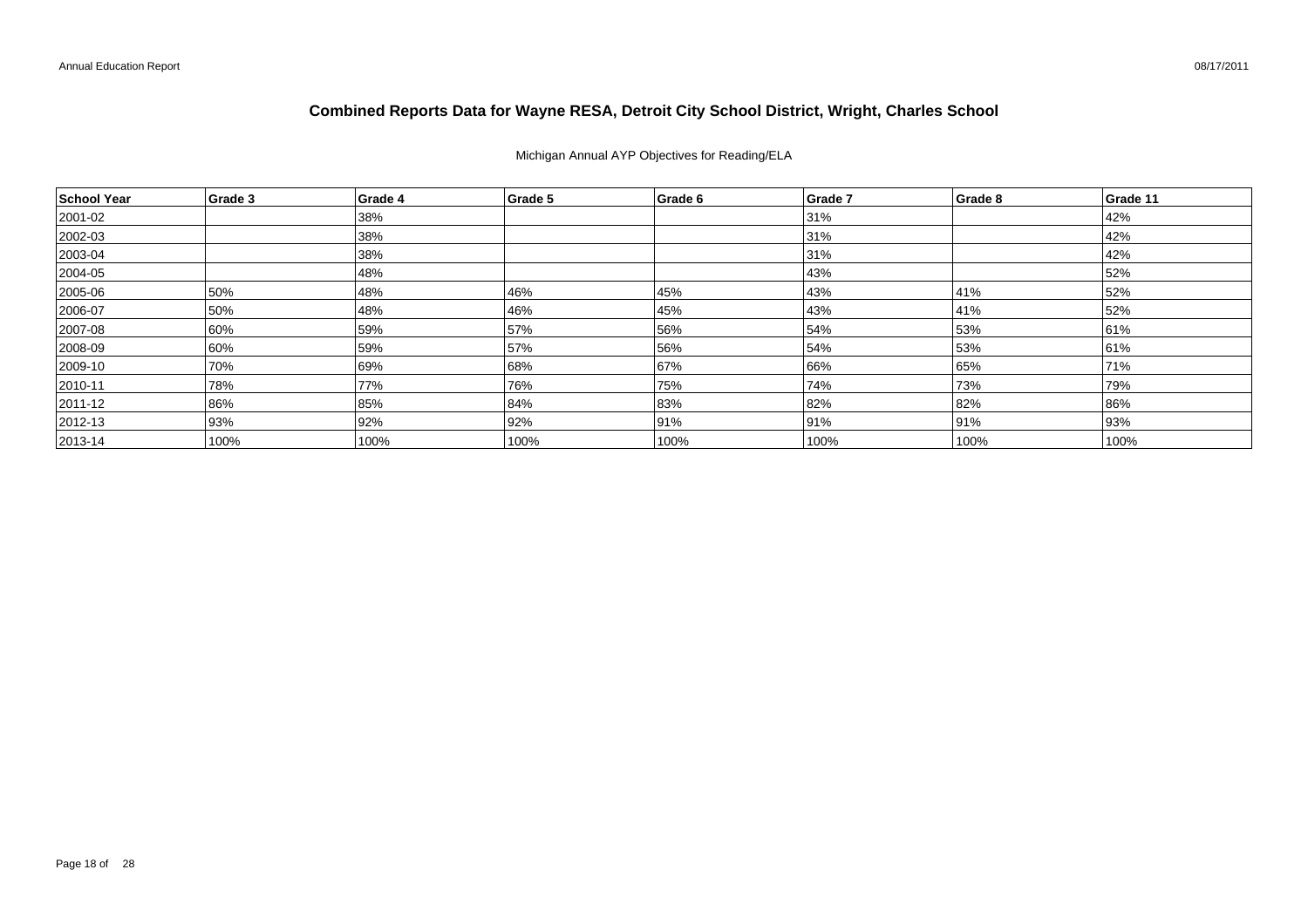### Michigan Annual AYP Objectives for Mathematics

| School Year  | Grade 3 | Grade 4 | Grade 5 | Grade 6 | Grade 7 | Grade 8 | Grade 11 |
|--------------|---------|---------|---------|---------|---------|---------|----------|
| 2001-02      |         | 47%     |         |         |         | 31%     | 33%      |
| 2002-03      |         | 47%     |         |         |         | 31%     | 33%      |
| $ 2003 - 04$ |         | 47%     |         |         |         | 31%     | 33%      |
| 2004-05      |         | 56%     |         |         |         | 43%     | 44%      |
| 2005-06      | 59%     | 56%     | 53%     | 50%     | 46%     | 43%     | 44%      |
| 2006-07      | 59%     | 56%     | 53%     | 50%     | 46%     | 43%     | 44%      |
| 2007-08      | 67%     | 65%     | 62%     | 60%     | 57%     | 54%     | 55%      |
| 2008-09      | 67%     | 65%     | 62%     | 60%     | 57%     | 54%     | 55%      |
| 2009-10      | 67%     | 65%     | 62%     | 60%     | 57%     | 54%     | 55%      |
| $ 2010 - 11$ | 75%     | 74%     | 71%     | 70%     | 67%     | 66%     | 67%      |
| 2011-12      | 83%     | 82%     | 81%     | 80%     | 78%     | 77%     | 78%      |
| $ 2012 - 13$ | 91%     | 91%     | 90%     | 90%     | 89%     | 89%     | 89%      |
| $ 2013 - 14$ | 100%    | 100%    | 100%    | 100%    | 100%    | 100%    | 100%     |

08/17/2011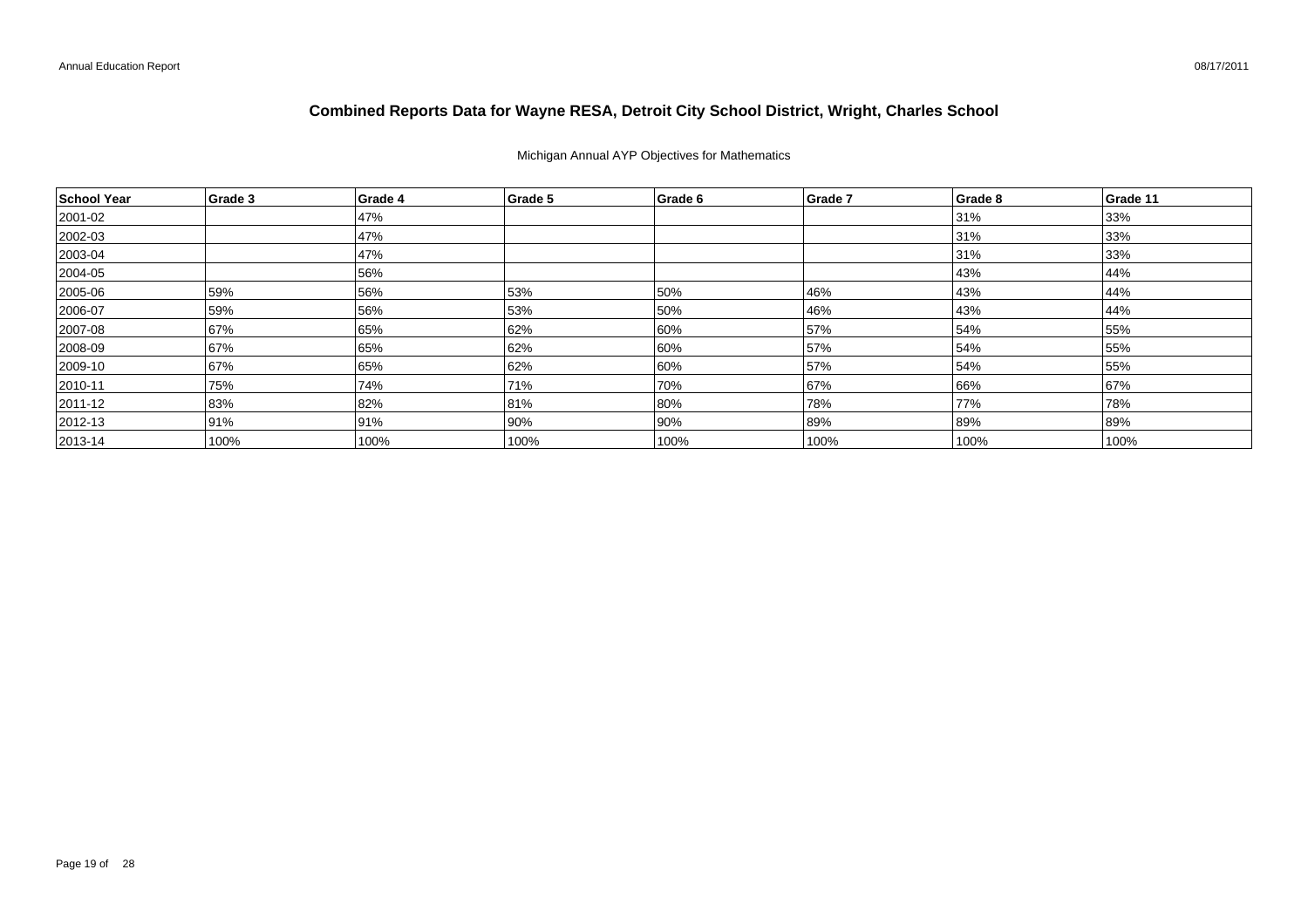School AYP Status

| <b>Title 1 Status</b> | <b>AYP ELA/Reading Status</b> | <b>AYP Mathematics Status</b> | <b>AYP Overall Status</b> | Education Yes Report Card   School Improvement Status   Years in Improvement<br>Grade |    |  |
|-----------------------|-------------------------------|-------------------------------|---------------------------|---------------------------------------------------------------------------------------|----|--|
| <b>Yes</b>            | l Mei                         | l Met                         | <b>Me</b>                 |                                                                                       | N/ |  |

% of Schools making AYP: 100%<br>% of Schools in School Improvement status: 0%<br>% of Schools in Corrective Action status: 0%<br>% of Schools in Restructuring status: 0%<br>% of Title I Schools in School Improvement status: 0%<br>% of T

% of Title I Schools in Restructuring status: 0%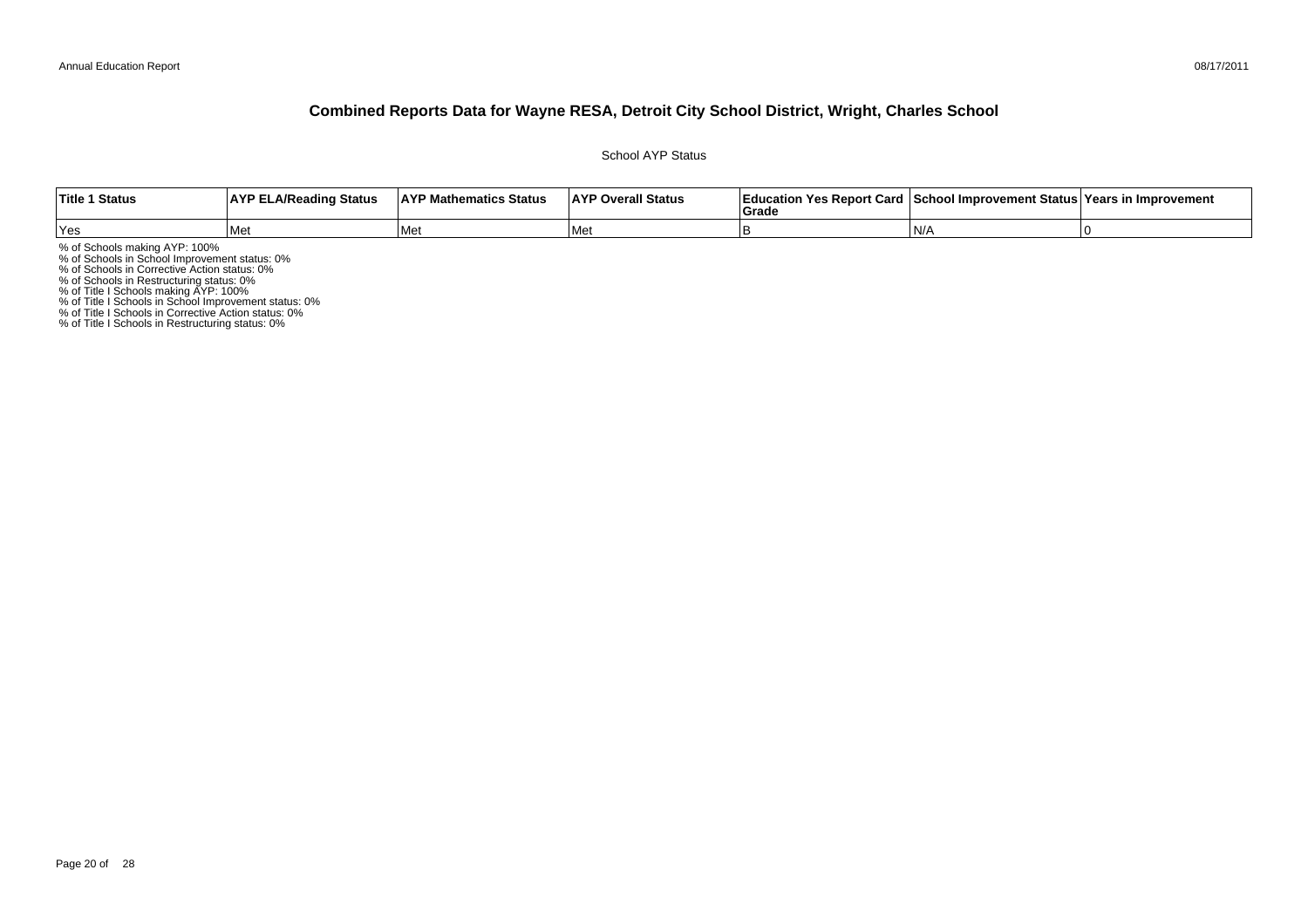Teacher Quality Data

|                                                                                                             | Other | IB.A. | IM.A. | l Ph.D |
|-------------------------------------------------------------------------------------------------------------|-------|-------|-------|--------|
| Professional Qualifications<br>of All Public Elementary and  <br>Secondary School Teachers<br>In the School |       |       | 35    |        |

Professional Qualifications are defined by the State and may include information such as the degrees of public school teachers<br>e.g., percentage of teachers with Bachelors Degrees or Masters Degrees) or the percentage of fu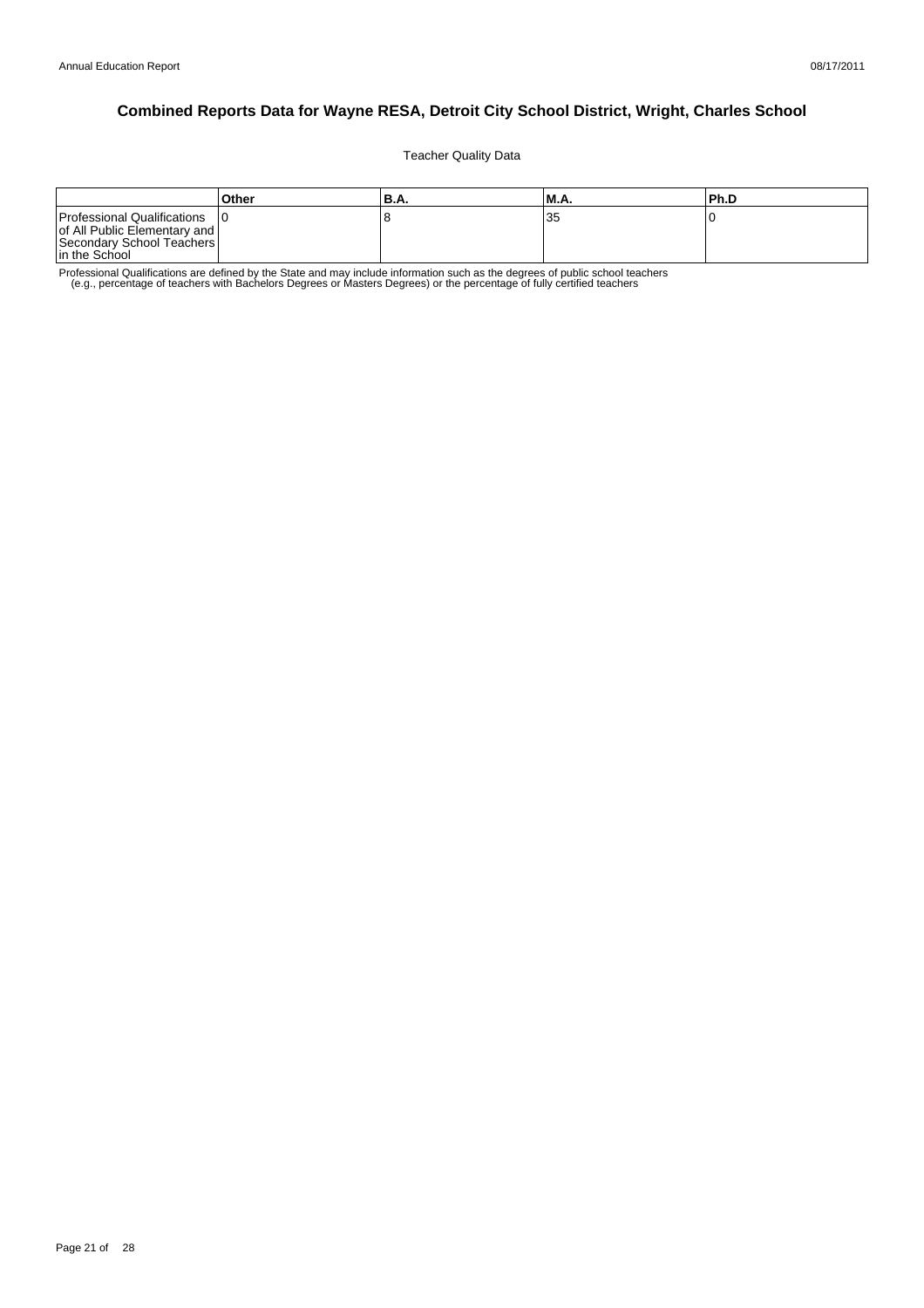Teacher Quality Data

|                                                                                                                 | <b>Certification Percent</b> |
|-----------------------------------------------------------------------------------------------------------------|------------------------------|
| Percentage of Public Elementary and Secondary School Teachers in the 10%<br>School with Emergency Certification |                              |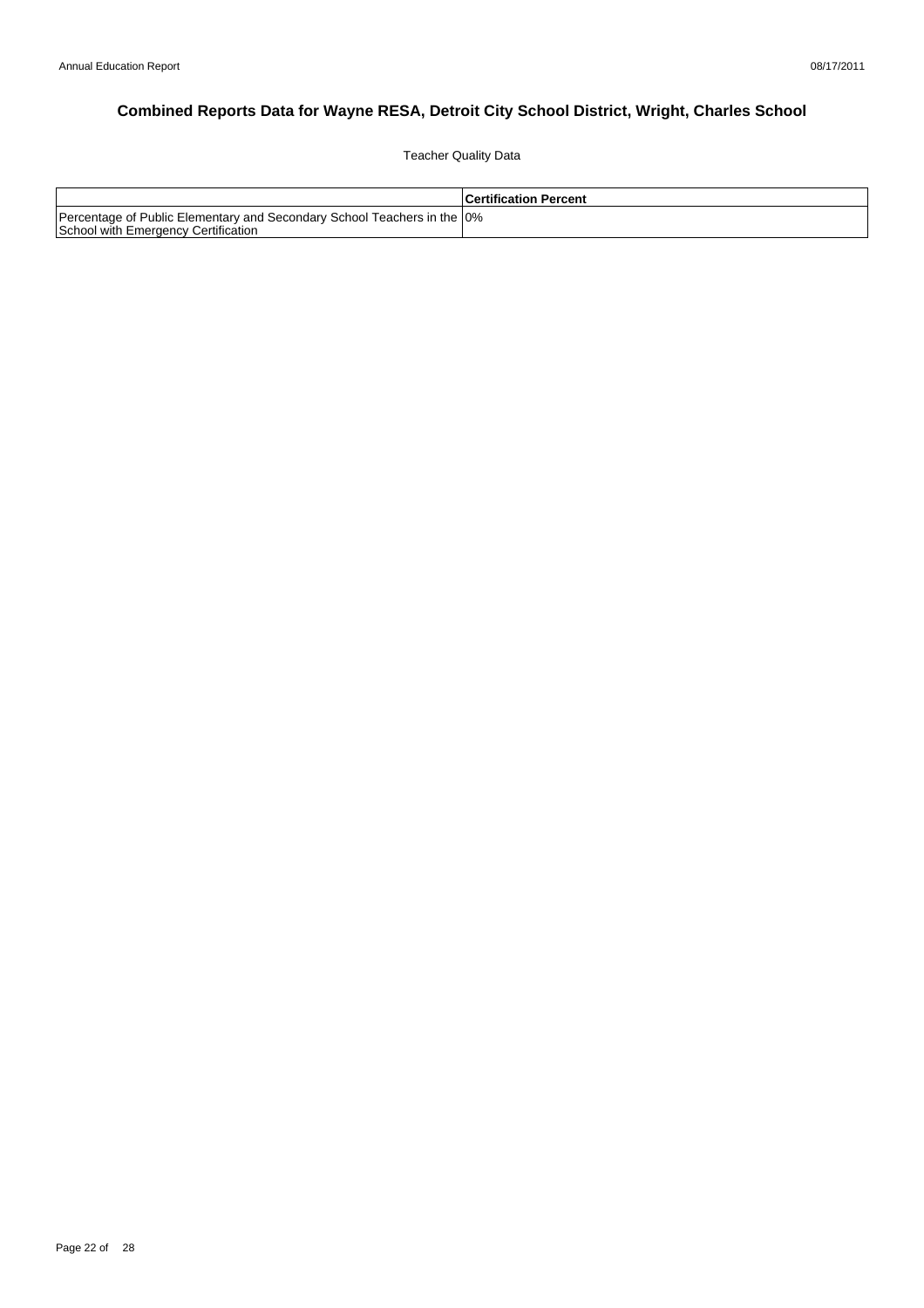Teacher Quality Data

|                                                                                                                        | School Aggregate |
|------------------------------------------------------------------------------------------------------------------------|------------------|
| Percentage of Core Academic Subject Elementary and Secondary<br>School Classes not Taught by Highly Qualified Teachers | l0%              |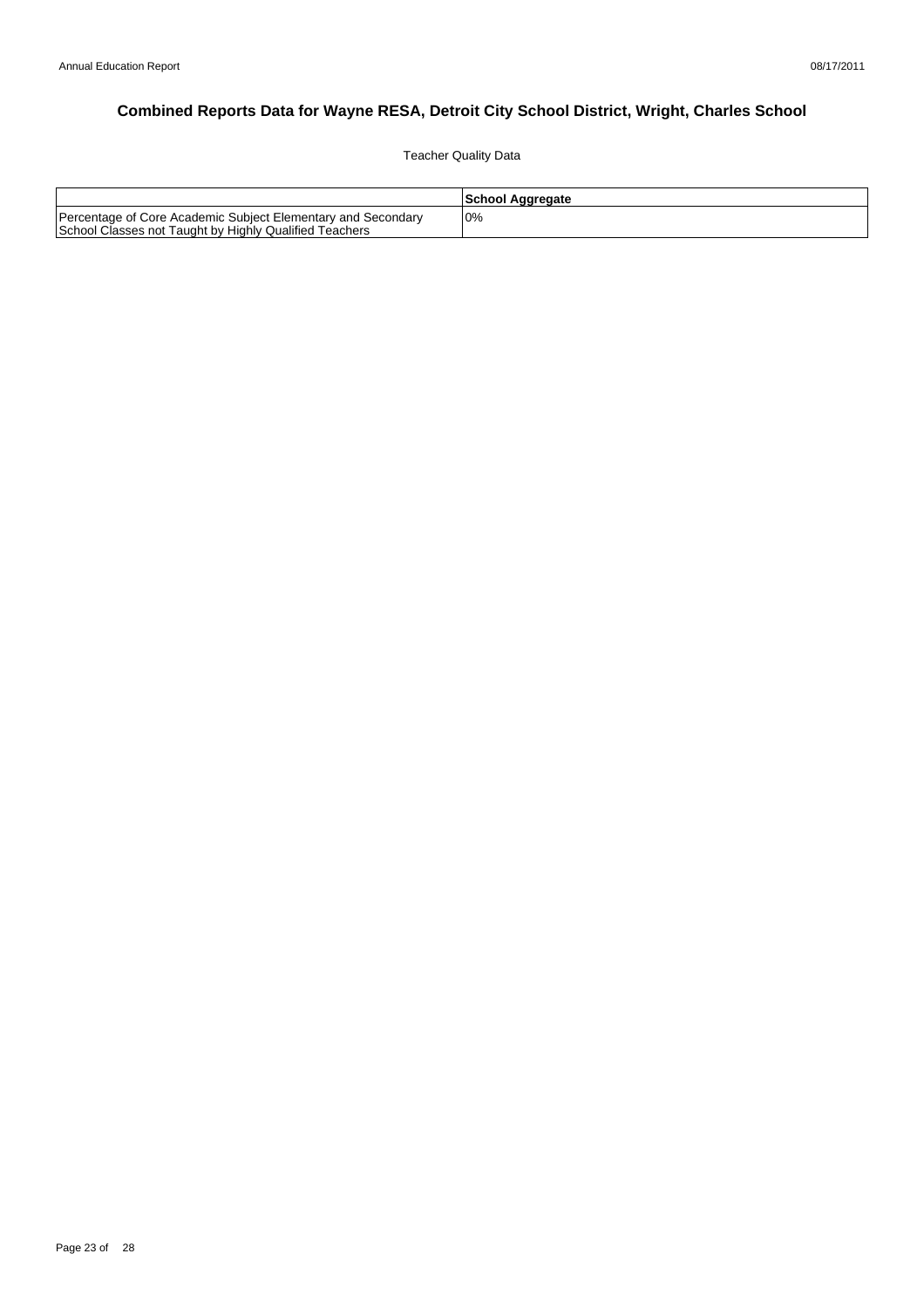| <b>Reporting Group</b>                                                                                         | <b>Percent of Students</b> | <b>Percent below Basic</b> | Percent Basic        | <b>Percent Proficient</b>         | <b>Percent Advanced</b> |
|----------------------------------------------------------------------------------------------------------------|----------------------------|----------------------------|----------------------|-----------------------------------|-------------------------|
| All Students                                                                                                   | 100                        | 22                         | 43                   | 30                                | 5                       |
| Male<br>Female                                                                                                 | 50<br>50                   | 22<br>22                   | 41<br>45             | 30<br>29                          | 4                       |
| National Lunch<br>Program Eligility<br>Eligible<br>Not Eligible<br>Info not available                          | 43<br>56                   | 36<br>11                   | 47<br>40             | 16<br>40<br>ŧ                     |                         |
| Race Ethnicity<br>White<br><b>Black</b><br>Hispanic<br>Asian Amer/Pacif Isl<br>American Indian<br>Unclassified | 71<br>20                   | 14<br>52<br>29<br>13       | 43<br>39<br>51<br>32 | 37<br>9<br>19<br>36<br>$\ddagger$ | 6<br>19                 |
| Student classified as<br>having a disability<br><b>SD</b><br>Not SD                                            | 12<br>88                   | 42<br>19                   | 39<br>44             | 17<br>31                          | 6                       |
| Student is an English<br>Language Learner<br><b>ELL</b><br>Not ELL                                             | 3<br>97                    | 48<br>21                   | 40<br>43             | 11<br>31                          | 5                       |

### NAEP 2009 Grade 4 Mathematics Results

‡ Reporting Standards not met.<br>Note: Observed differences are not necessarily statistically significant. Detail may not sum to total because of rounding.<br>SOURCE: U.S. Department of Education. Institute for Education Scien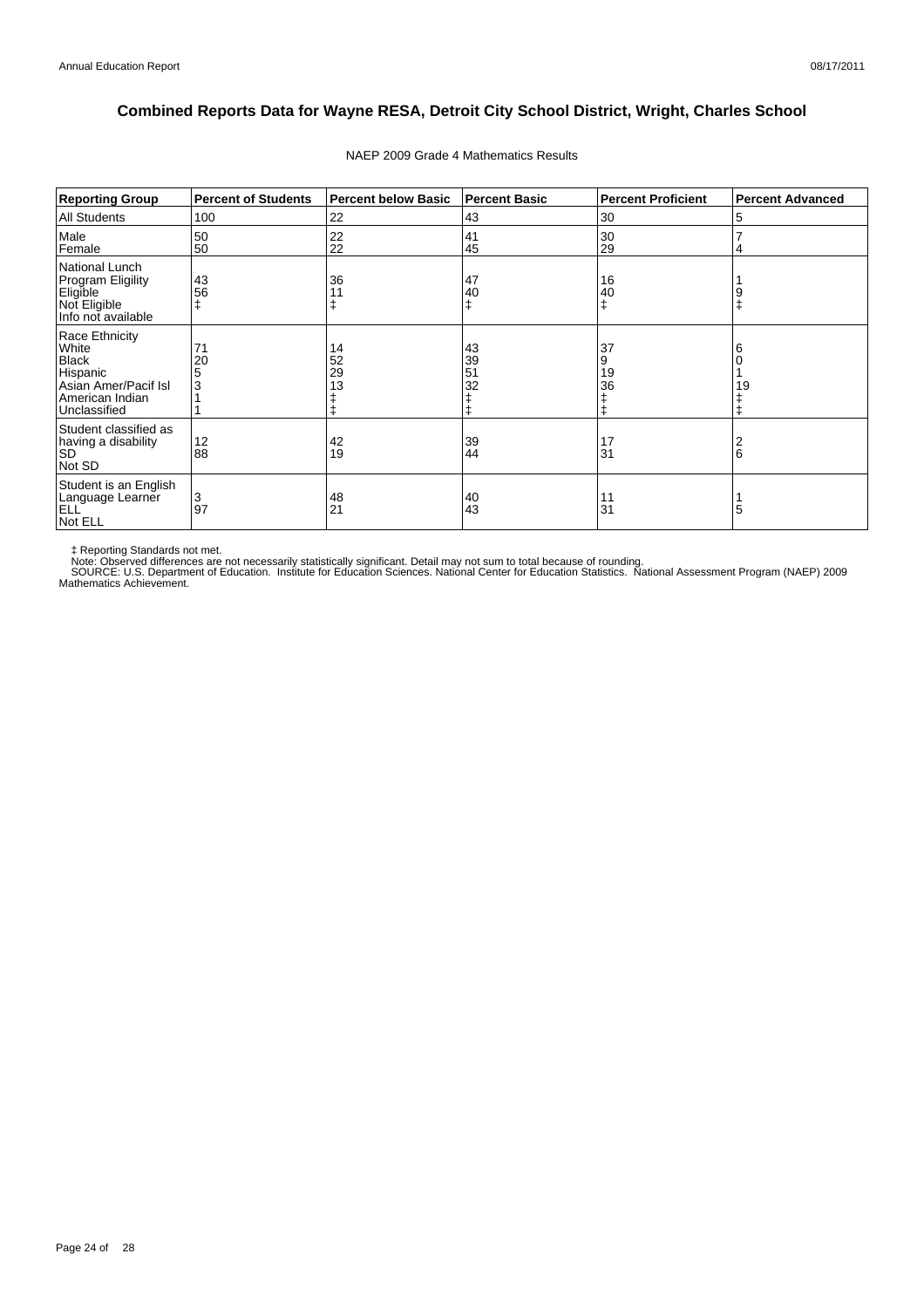| <b>Reporting Group</b>                                                                                         | <b>Percent of Students</b> | <b>Percent below Basic</b> | <b>Percent Basic</b> | <b>Percent Proficient</b> | <b>Percent Advanced</b> |
|----------------------------------------------------------------------------------------------------------------|----------------------------|----------------------------|----------------------|---------------------------|-------------------------|
| <b>All Students</b>                                                                                            | 100                        | 32                         | 37                   | 24                        | 7                       |
| Male<br>Female                                                                                                 | 51<br>49                   | 31<br>33                   | 37<br>38             | 24<br>24                  | 8<br>5                  |
| National Lunch<br><b>Program Eligility</b><br>Eligible<br>Not Eligible<br>Info not available                   | 38<br>62                   | 50<br>21                   | 37<br>38<br>ŧ        | 12<br>31                  | 10                      |
| Race Ethnicity<br>White<br><b>Black</b><br>Hispanic<br>Asian Amer/Pacif Isl<br>American Indian<br>Unclassified | 74<br>18                   | 23<br>68<br>38             | 40<br>27<br>45<br>30 | 29<br>15<br>31            | 8<br>2<br>28            |
| Student classified as<br>having a disability<br><b>SD</b><br>Not SD                                            | 10<br>90                   | 75<br>27                   | 22<br>39             | 2<br>27                   |                         |
| Student is an English<br>Language Learner<br><b>ELL</b><br>Not ELL                                             | 2<br>98                    | 58<br>32                   | 32<br>37             | 10<br>24                  |                         |

### NAEP 2009 Grade 8 Mathematics Results

‡ Reporting Standards not met.<br>NOTE: Detail may not sum to totals because of rounding. Some apparent differences between estimates may not be statistically significant.<br>NOTE: Detail may not sum to totals because of roundin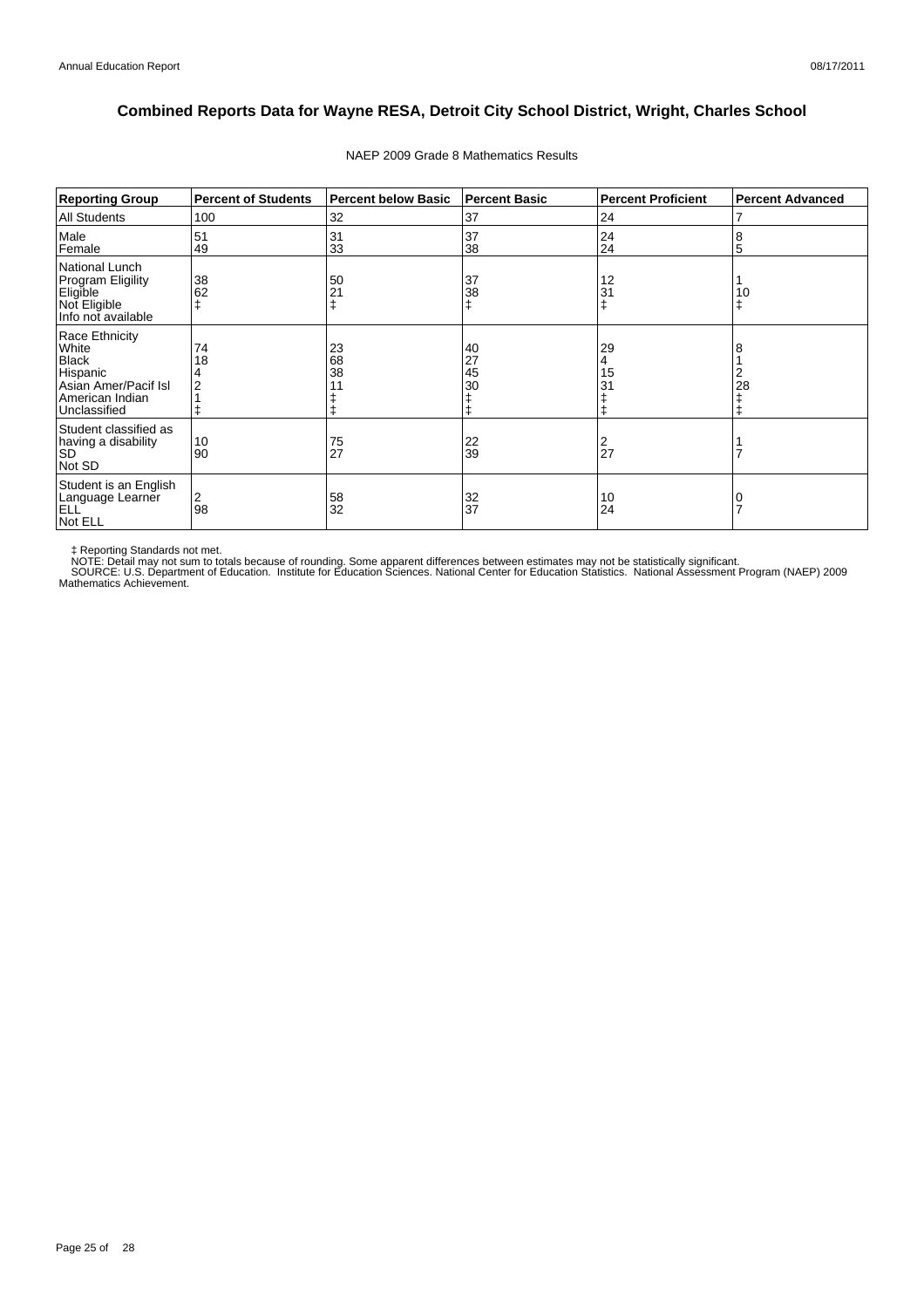| <b>Reporting Group</b>                                                                                         | <b>Percent of Students</b> | <b>Percent below Basic</b>       | <b>Percent Basic</b> | <b>Percent Proficient</b> | <b>Percent Advanced</b> |
|----------------------------------------------------------------------------------------------------------------|----------------------------|----------------------------------|----------------------|---------------------------|-------------------------|
| <b>All Students</b>                                                                                            | 100                        | 36                               | 34                   | 23                        | 6                       |
| Male<br>Female                                                                                                 | 50<br>50                   | 39<br>32                         | 35<br>34             | 21<br>26                  | 5<br>8                  |
| National Lunch<br><b>Program Eligility</b><br>Eligible<br>Not Eligible<br>Info not available                   | 43<br>57<br>#              | 52<br>24<br>ŧ                    | 33<br>36             | 13<br>31                  | 2<br>10<br>ŧ            |
| Race Ethnicity<br>White<br><b>Black</b><br>Hispanic<br>Asian Amer/Pacif Isl<br>American Indian<br>Unclassified | 71<br>19<br>3              | 28<br>65<br>49<br>2 <sub>1</sub> | 36<br>26<br>34<br>37 | 28<br>15<br>25            | 8<br>2<br>17            |
| Student classified as<br>having a disability<br><b>SD</b><br>Not SD                                            | 10<br>90                   | 66<br>32                         | 24<br>36             | 8<br>25                   | 3<br>$\overline{7}$     |
| Student is an English<br>Language Learner<br>ELL <sup>'</sup><br>Not ELL                                       | 3<br>97                    | 65<br>35                         | 26<br>35             | 9<br>24                   |                         |

### NAEP 2009 Grade 4 Reading Results

# Rounds to zero

‡ Reporting Standards not met.<br>NOTE: Detail may not sum to totals because of rounding. Some apparent differences between estimates may not be statistically significant.<br>SOURCE: U.S. Department of Education, Institute of Ed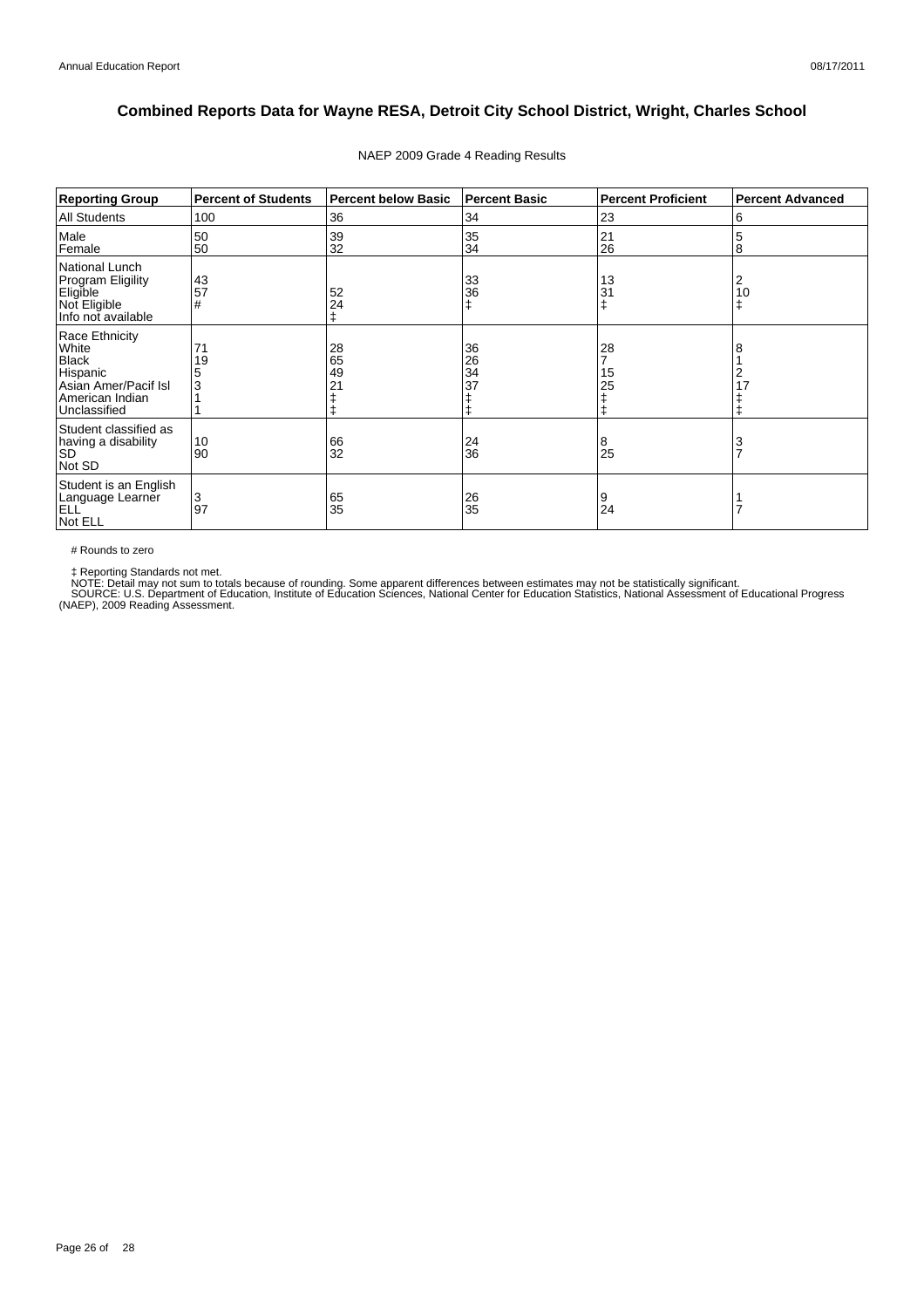| <b>Reporting Group</b>                                                                                         | <b>Percent of Students</b> | <b>Percent below Basic</b> | <b>Percent Basic</b> | <b>Percent Proficient</b> | <b>Percent Advanced</b> |
|----------------------------------------------------------------------------------------------------------------|----------------------------|----------------------------|----------------------|---------------------------|-------------------------|
| <b>All Students</b>                                                                                            | 100                        | 28                         | 41                   | 28                        | 3                       |
| Male<br>Female                                                                                                 | 51<br>49                   | 33<br>23                   | 42<br>41             | 23<br>32                  | 2<br>4                  |
| National Lunch<br><b>Program Eligility</b><br>Eligible<br>Not Eligible<br>Info not available                   | 37<br>62                   | 44<br>18                   | 41<br>42             | 14<br>36                  |                         |
| Race Ethnicity<br>White<br><b>Black</b><br>Hispanic<br>Asian Amer/Pacif Isl<br>American Indian<br>Unclassified | 74<br>18                   | 21<br>54<br>40             | 32<br>37<br>34       | 32<br>9<br>24             | 3                       |
| Student classified as<br>having a disability<br><b>SD</b><br>Not SD                                            | 9<br>91                    | 73<br>23                   | 22<br>43             | 30                        | #<br>3                  |
| Student is an English<br>Language Learner<br>ELL <sup>'</sup><br>Not ELL                                       | 2<br>98                    | 60<br>27                   | 33<br>42             | 8<br>28                   | #<br>3                  |

### NAEP 2009 Grade 8 Reading Results

# Rounds to zero

‡ Reporting Standards not met.<br>NOTE: Detail may not sum to totals because of rounding. Some apparent differences between estimates may not be statistically significant.<br>SOURCE: U.S. Department of Education, Institute of Ed